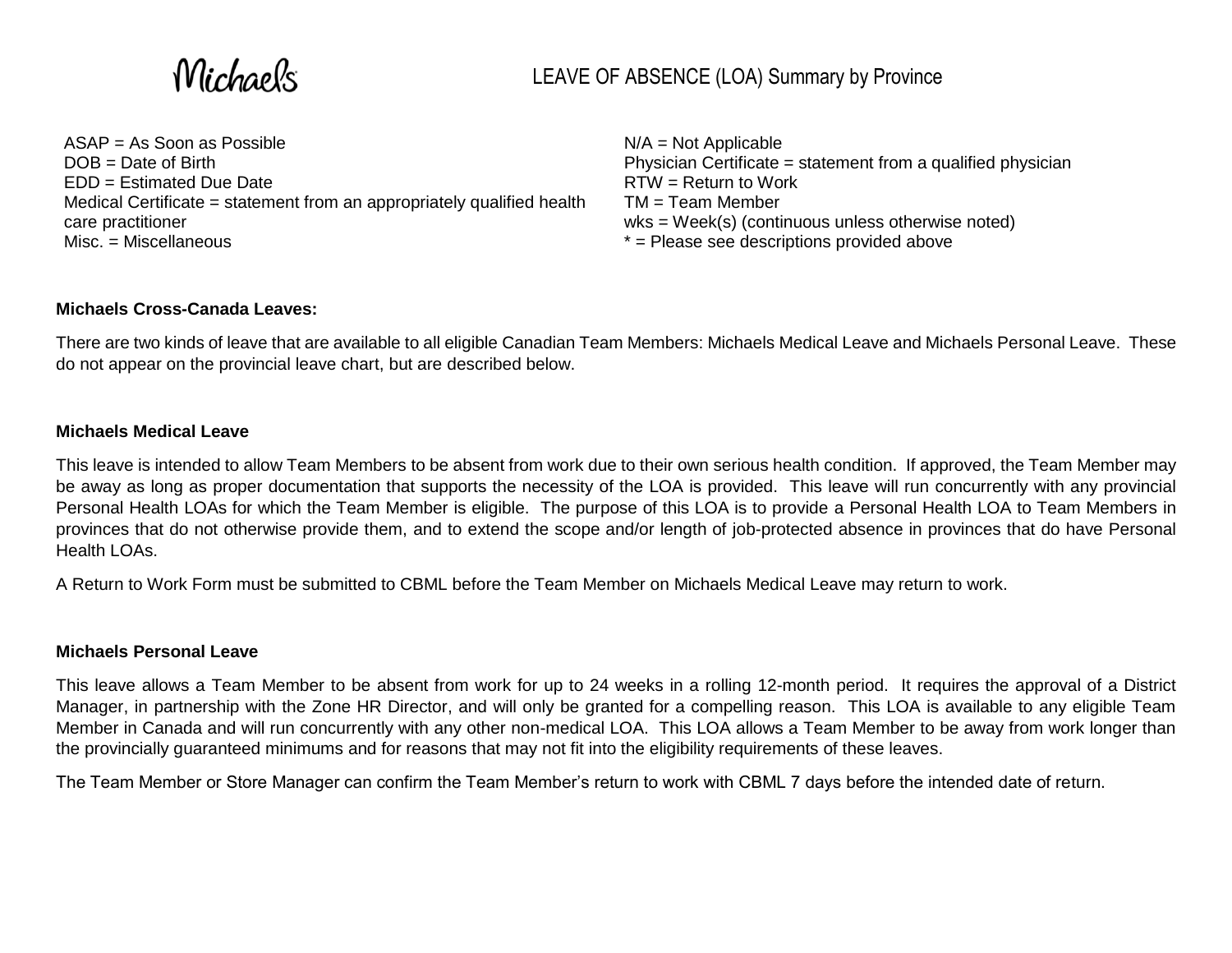## **Provincial LOAS:**

There are some LOAs that are the same in multiple provinces. These include:

- Compassionate Care
- Critically Ill Child Care
- Family Responsibility
- Organ Donor

The eligibility criteria of these LOAs is described below and applies to all provinces that provide that LOA. If one of these LOAs is available in a province, it will appear in the chart. An "\*" indicates that the information that applies to the LOA is consistent with the descriptions below. Information that may differ by province, for example any minimum service requirement, will be found in the chart. These LOAs are not all available in every province, so please consult the chart to determine whether or not you are eligible for any leave.

#### **Compassionate Care**

This LOA allows a Team Member to provide care or support to a seriously ill family member who has a significant chance of death within 26 weeks. In order to be eligible, a Team Member must be the primary caregiver and provide a physician's certificate. This physician's certificate must confirm that the family member has a serious illness, has a significant risk of dying in the 26 weeks following the date of the certificate, and that the patient needs care.

This LOA is for a maximum of eight weeks (27 weeks in Alberta, 28 weeks in Ontario and Saskatchewan) in respect of the same person and may be taken intermittently or all at one. The smallest blocks of time into which the LOA may be broken is one week. The first day of the LOA will typically be the first day of the week in which the physician's certificate was issued and the LOA typically ends when either the family member passes away or 26 weeks have passed. This kind of LOA may be extended once with notice and a fresh physician's certificate, but a Team Member may only take a maximum of two LOAs in respect of the same person.

The LOA may be shared between two Team Members who meet the eligibility criteria, but this does not change the maximum length of the LOA.

# **Critically Ill Child Care**

A Team Member may take a LOA to care for their child or the child of their spouse or common law partner (in Ontario this leave may be taken to provide care and support for any critically ill family member). "Child" includes a child by adoption, a foster child, or any child for whom the Team Member provides legal guardianship. In order to be eligible, the Team Member must provide a physician's certificate stating that the child is critically ill, requires the Team Member's care, and stating the period of time in which this care will be required.

This LOA lasts a maximum of 37 weeks, or for as long as the period noted in the physician's certificate. It must be taken within the 52 weeks period that starts on the first day of the week in which the child became critically ill. It may only be taken in whole week increments and ends on the last day of the week in which the child dies, the period that the physician's certificate expired, or the last day of the week that is 52 weeks after it started.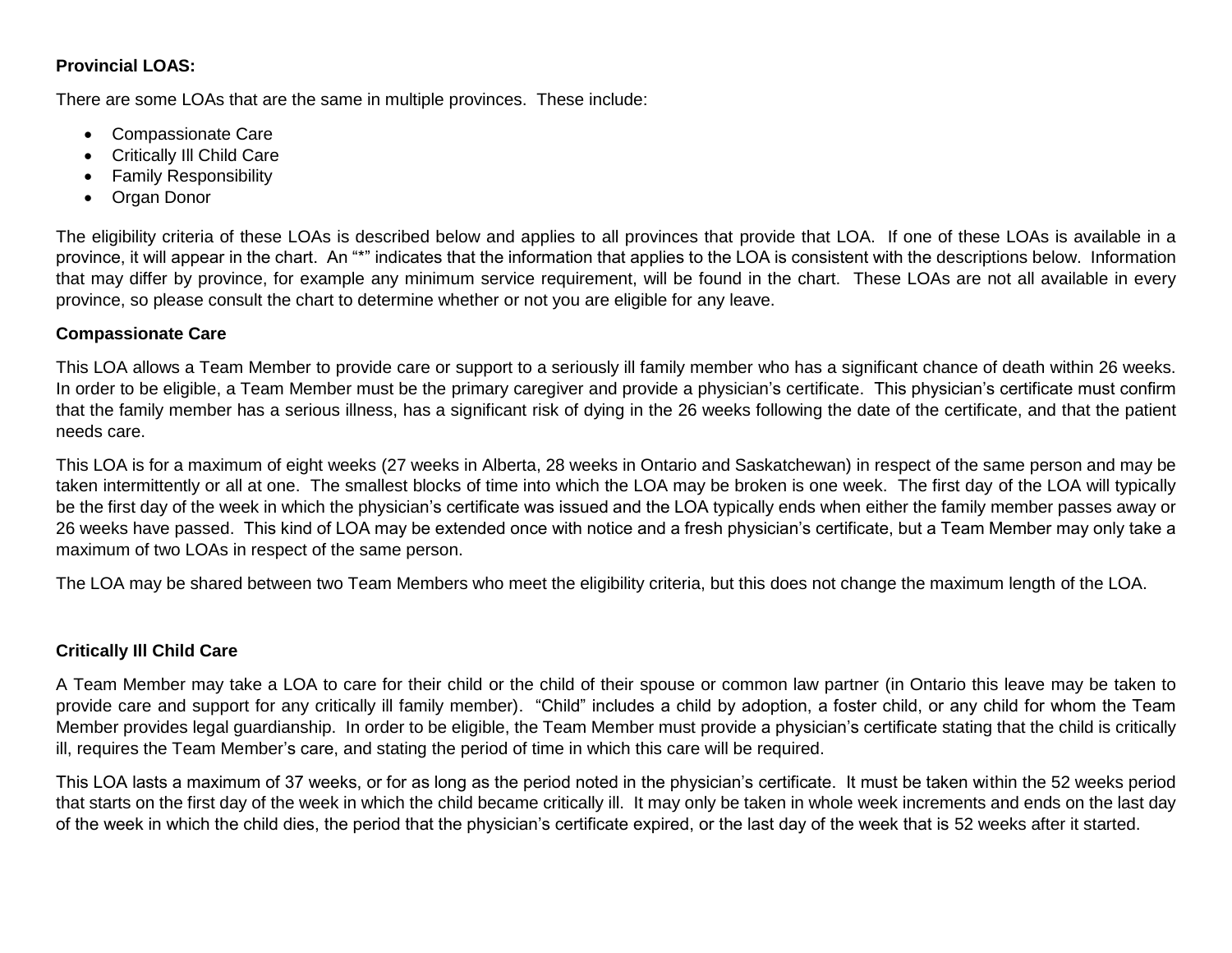If more than one child is critically ill as a result of the same event, the LOA does not end on the last day of the week in which one of the children died, but will end on the last day of the week in which the last child dies, the period in the certificate expires, or on the last day of the week that is 52 weeks after the LOA began. The permitted length of LOA doesn't increase if there are two or more critically ill children

### **Family Responsibility**

This LOA is intended to assist the Team Member in meeting responsibilities regarding care or health of immediate family members, or the education of a child in their care. If a Team Member intends to take a LOA for this reason and it is available in their province of residence, they must advise Michaels of their intention to take the LOA, and the start and end date.

#### **Organ Donor**

This LOA is available in certain provinces to a Team Member who will undergo surgery for organ or tissue transplantation.

The LOA has a maximum duration of 13 weeks, and requires a medical certificate with predicted start and end dates. If the duration in the medical certificate is less than 13 weeks, the LOA length is limited to this amount of time.

This time may be extended by providing notice and a fresh medical certificate, though extensions may not total more than 13 weeks for a maximum LOA of 26 weeks.

A Team Member on LOA for organ donation may return earlier than the date given in the original medical certificate by providing notice of two weeks or one pay period, whichever is longer. A request to return early must be accompanied by a medical certificate indicating that the Team Member is fit to return to work without risking their health.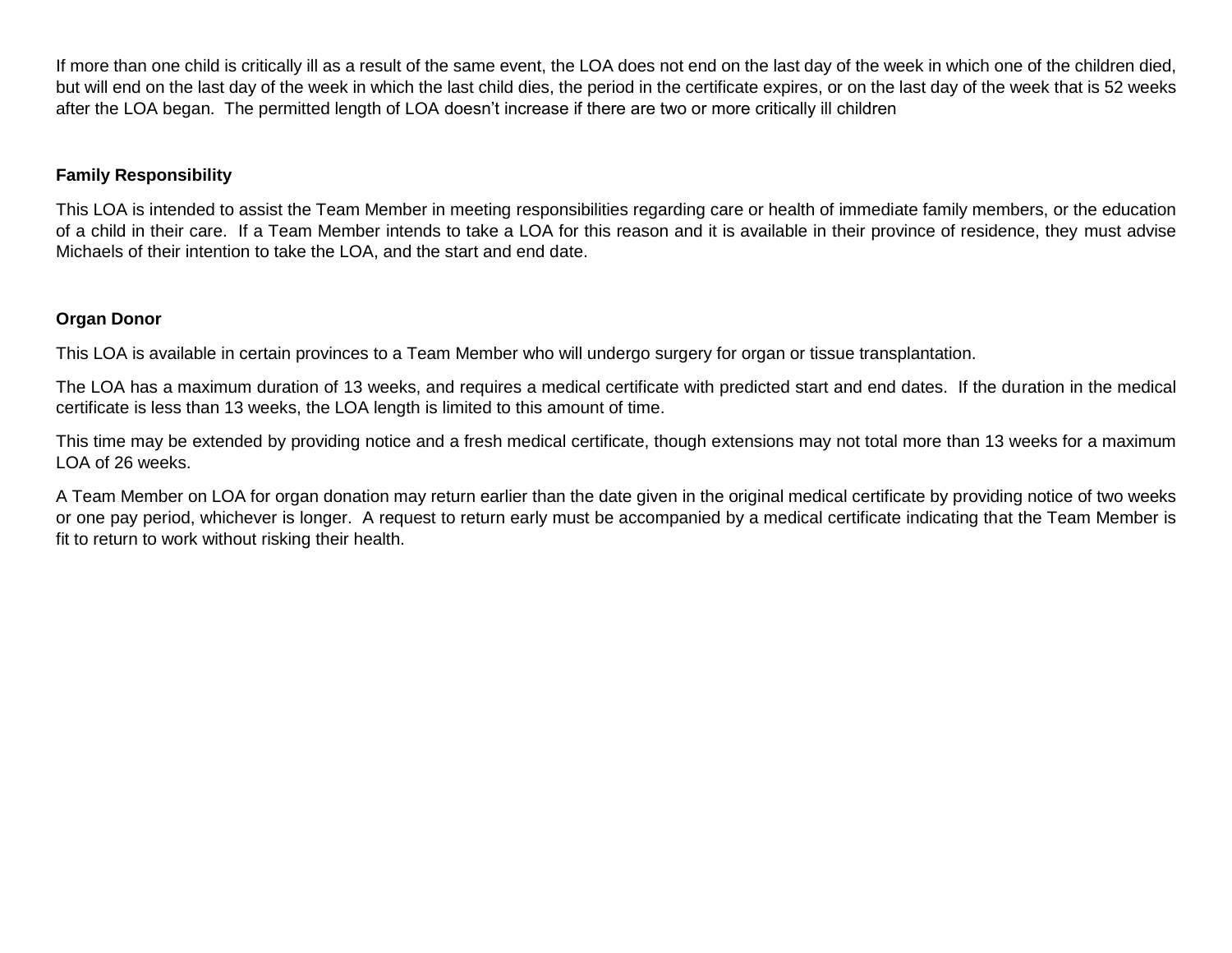#### **Alberta**

| LOA Type               | <b>LOA Name</b>                                   | Maximum<br>Duration | Service<br>Requirement | Timing                                                                                                                                                                      | Notice/Evidence<br>Requirements                                                                                                                                                                                                            | Misc.                                                                                                                                                                                                                                                                                                                                     |
|------------------------|---------------------------------------------------|---------------------|------------------------|-----------------------------------------------------------------------------------------------------------------------------------------------------------------------------|--------------------------------------------------------------------------------------------------------------------------------------------------------------------------------------------------------------------------------------------|-------------------------------------------------------------------------------------------------------------------------------------------------------------------------------------------------------------------------------------------------------------------------------------------------------------------------------------------|
| Family                 | Bereavement<br>Leave                              | 3days               | 90days                 |                                                                                                                                                                             |                                                                                                                                                                                                                                            | Limited to bereavement of an<br>immediate family member                                                                                                                                                                                                                                                                                   |
|                        | Compassionat<br>e Care                            | 27wks               | 90days                 |                                                                                                                                                                             | $\star$                                                                                                                                                                                                                                    | Leave ends on the last day of the work<br>week in which TM ceases to provide<br>care, or the end of the 27 week period,<br>whichever is sooner<br>Notice requirement for return to work<br>is 48 hours, unless the TM is resigning,<br>in which case the notice requirement is<br>2weeks.                                                 |
|                        | <b>Critical Illness</b><br>of a Child             | 36weeks             | 90days                 | $\star$                                                                                                                                                                     | $\star$                                                                                                                                                                                                                                    |                                                                                                                                                                                                                                                                                                                                           |
|                        | Domestic<br>Violence Leave                        | 10days              | 90days                 |                                                                                                                                                                             |                                                                                                                                                                                                                                            |                                                                                                                                                                                                                                                                                                                                           |
|                        | Personal and<br>Family<br>Responsibility<br>Leave | 5days               | 90days                 | $\star$                                                                                                                                                                     | $\star$                                                                                                                                                                                                                                    |                                                                                                                                                                                                                                                                                                                                           |
| Pregnancy/<br>Parental | Pregnancy                                         | 16wks               | 90days                 | Any time during the<br>12wks pre-EDD<br>A TM who takes<br>pregnancy LOA must<br>take a LOA of a<br>minimum of 6wks after<br>the DOB unless the<br>TM and Michaels<br>agree  | 6wks written notice and<br>medical certificate if req.<br>If the TM doesn't want to<br>take 6wks, they must<br>provide a medical<br>certificate to CBML that<br>states that returning to<br>work will not create a risk<br>to their health | If TM provides no notice, they are still<br>entitled to LOA if they provide a medical<br>certificate within 2wks of stopping work<br>that states they can't work due to<br>medical condition arising from<br>pregnancy and providing the EDD<br>Leave will not apply if a pregnancy<br>terminates more than 16 weeks before<br><b>EDD</b> |
|                        | Parental                                          | 37wks               | 90days                 | Immediately following<br>Pregnancy LOA<br>w/in 52wks of birth or<br>placement<br>If both parents are<br>TMs, the entire LOA<br>may be taken by one<br>parent, or the amount | 6wks written notice<br>If the medical condition of<br>the birth mother or child<br>make this impossible then<br>as soon as possible.<br>TM must give 4wks<br>notice of RTW.                                                                | If the LOA is shared, Michaels is not<br>obligated to grant LOA for both parents<br>at the same time.<br>Please note: notice for pregnancy LOA<br>qualifies as notice for Parental LOA if<br>both are taken.                                                                                                                              |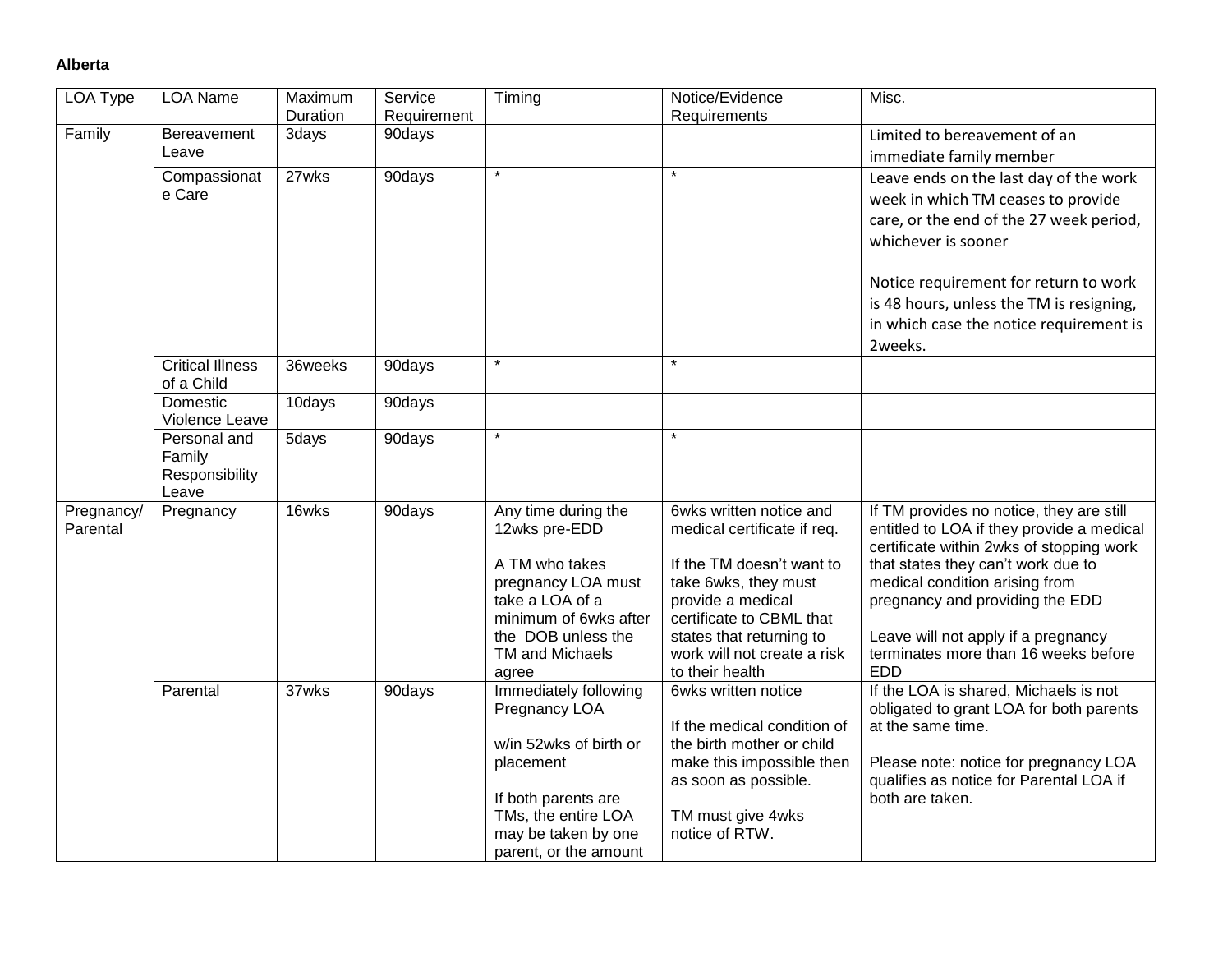|                    |                                                 |         |         | may be shared<br>between them. |                                                              |  |
|--------------------|-------------------------------------------------|---------|---------|--------------------------------|--------------------------------------------------------------|--|
| Personal<br>Health | Long-Term<br>Illness and<br><b>Injury Leave</b> | 16weeks | 90 days |                                | Medical certificate and<br>reasonable notice are<br>required |  |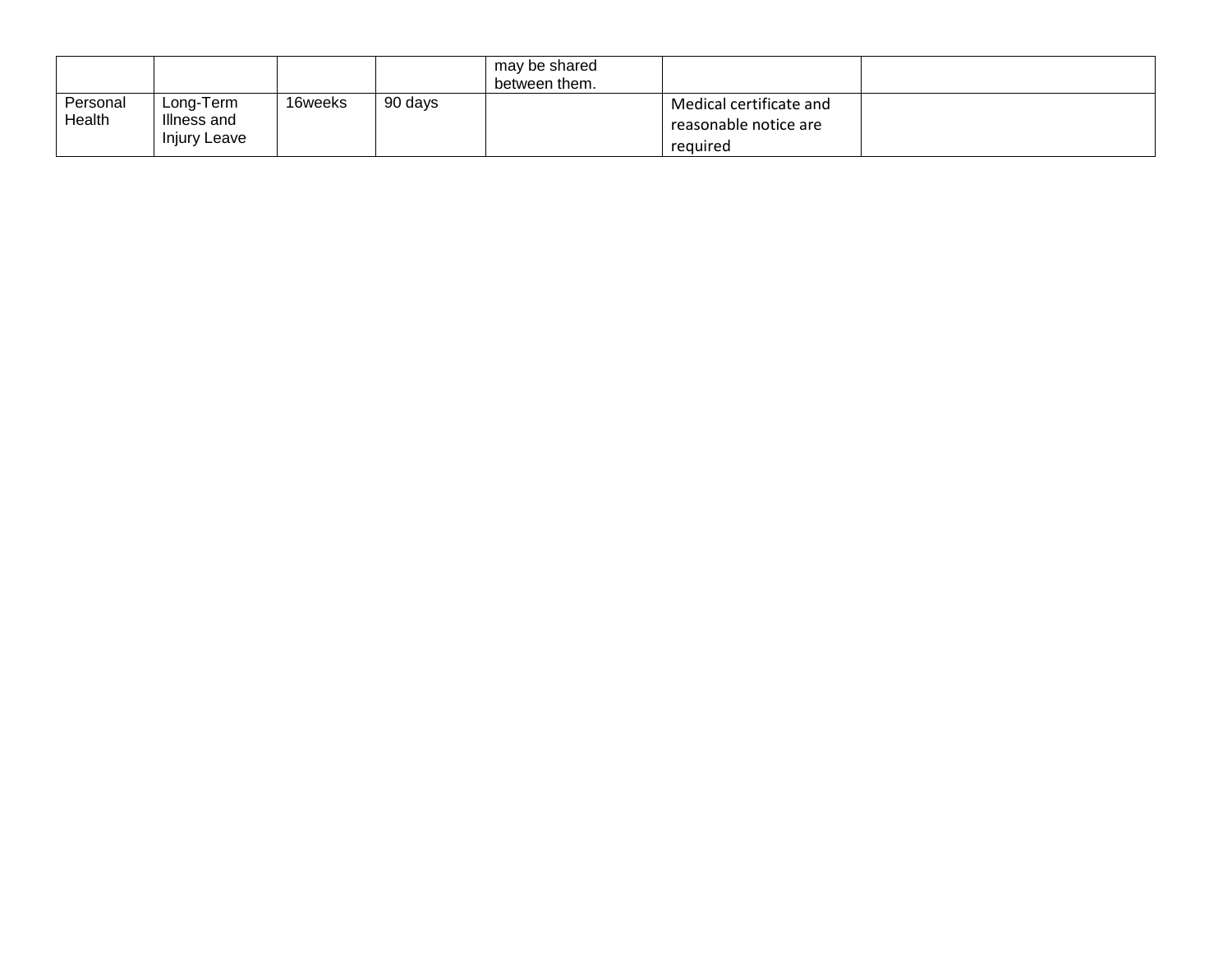## **British Columbia**

| LOA Type               | <b>LOA Name</b>          | Maximum<br>Duration                                                                          | Service            | Timing                                                                                                                                                                                                      | Notice/Evidence                                                                                                                                                 | Misc.                                                                                                                                                                                                                             |
|------------------------|--------------------------|----------------------------------------------------------------------------------------------|--------------------|-------------------------------------------------------------------------------------------------------------------------------------------------------------------------------------------------------------|-----------------------------------------------------------------------------------------------------------------------------------------------------------------|-----------------------------------------------------------------------------------------------------------------------------------------------------------------------------------------------------------------------------------|
| Family                 | Compassionate<br>Care    | 8wks                                                                                         | Requirement<br>N/A | $\star$                                                                                                                                                                                                     | Requirements                                                                                                                                                    | $\star$                                                                                                                                                                                                                           |
|                        | Family<br>Responsibility | 5 days/year                                                                                  | N/A                | $\star$                                                                                                                                                                                                     | $\star$                                                                                                                                                         | $\star$                                                                                                                                                                                                                           |
|                        | Child<br>Disappearance   | 52wks                                                                                        | N/A                | Ends: on the date that<br>the child is found deal;<br>on the date that the<br>evidence suggests that<br>the disappearance is<br>not the result of a<br>crime; or 14 days after<br>the child is found alive. | (Child must be under 19<br>years of age)                                                                                                                        | If the TM is charged (not necessarily<br>convicted) of the crime that resulted in<br>the disappearance they are not eligible.<br>This leave is usually taken<br>consecutively but may be taken<br>intermittently with permission. |
|                        | <b>Child Death</b>       | 104wks                                                                                       | N/A                |                                                                                                                                                                                                             | (Child must be under 19<br>years of age)                                                                                                                        | This leave is usually taken<br>consecutively but may be taken<br>intermittently with permission.                                                                                                                                  |
| Pregnancy/<br>Parental | Pregnancy                | 17wks max.                                                                                   | N/A                | Starts:<br>No Earlier than 13wks<br>pre-EDD<br>Ends: No later than<br>17wks after DOB                                                                                                                       | In writing, 4wks before<br>proposed LOA<br>If the TM wishes to take<br>less than 6wks she must<br>provide notice a week<br>prior to her intended<br>return date | May apply for an extension up to 6wks<br>for reasons relating to birth or<br>termination                                                                                                                                          |
|                        | Parental                 | If the TM<br>took<br>Pregnancy<br>LOA:<br>61wks<br>If no<br>Pregnancy<br>LOA taken:<br>78wks | N/A                | Immediately after<br>Pregnancy LOA<br>Must start between<br>DOB within 78wks of<br>DOB or placement                                                                                                         | In writing, 4wks before<br>proposed LOA<br><b>Medical Certificate or</b><br>other appropriate<br>documentation is required                                      |                                                                                                                                                                                                                                   |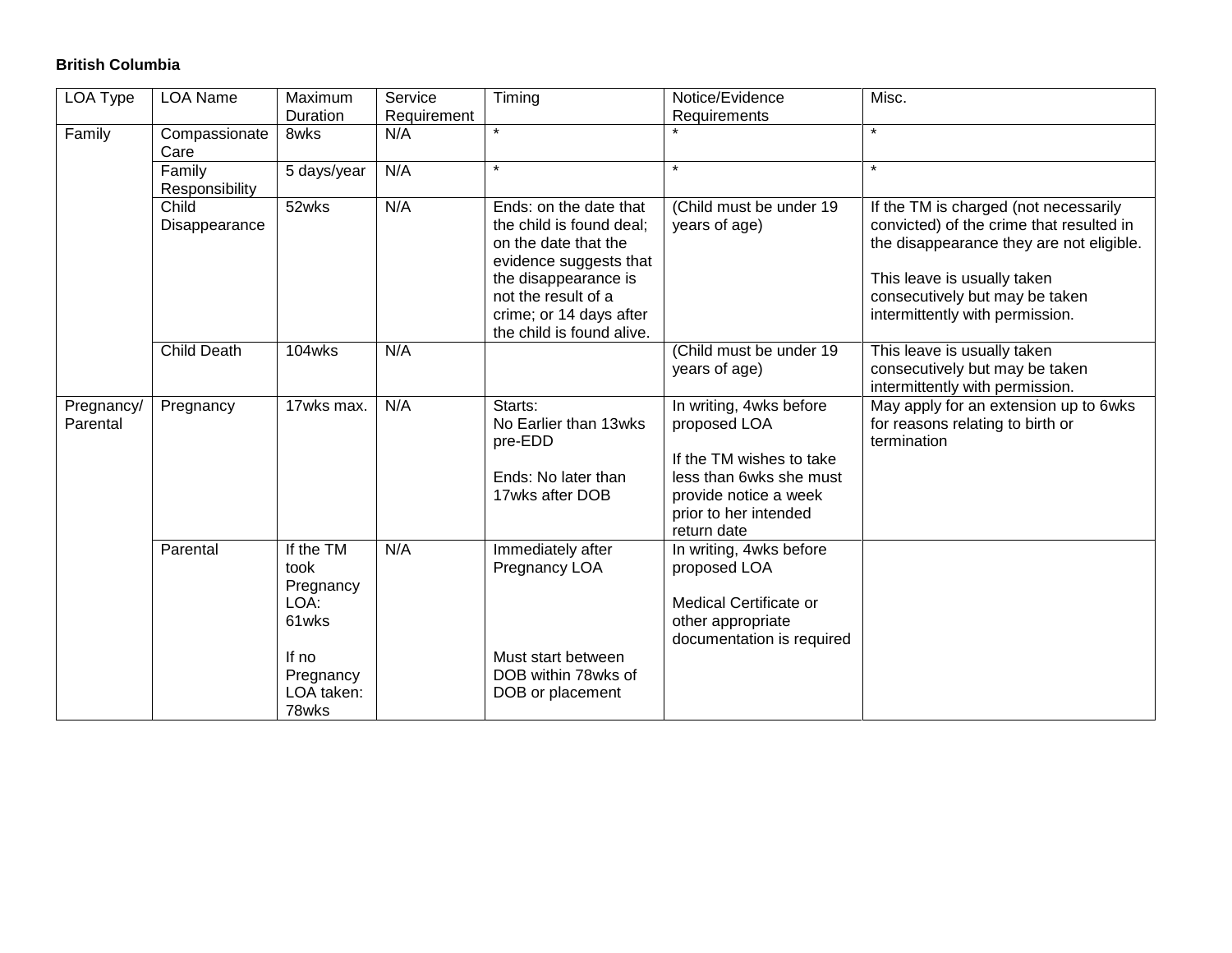## **Manitoba**

| LOA Type               | <b>LOA Name</b>                                        | Maximum<br>Duration                                                                                                                                                                    | Service<br>Requirement | Timing                                                                                                                                                                                                                                                        | Notice/Evidence<br>Requirements                                                                                                                                                                                                                     | Misc.                                                                                                                                                                                |
|------------------------|--------------------------------------------------------|----------------------------------------------------------------------------------------------------------------------------------------------------------------------------------------|------------------------|---------------------------------------------------------------------------------------------------------------------------------------------------------------------------------------------------------------------------------------------------------------|-----------------------------------------------------------------------------------------------------------------------------------------------------------------------------------------------------------------------------------------------------|--------------------------------------------------------------------------------------------------------------------------------------------------------------------------------------|
| Family                 | Compassionate<br>Care                                  | 8wks                                                                                                                                                                                   | 90 days                | $\star$                                                                                                                                                                                                                                                       |                                                                                                                                                                                                                                                     | $\star$                                                                                                                                                                              |
|                        | <b>Critical Illness</b>                                | 37wks for<br>child<br>17wks for                                                                                                                                                        | 30 days<br>90 days     | $\star$                                                                                                                                                                                                                                                       | Must give at least one pay<br>period of notice unless<br>emergency                                                                                                                                                                                  |                                                                                                                                                                                      |
|                        |                                                        | adult                                                                                                                                                                                  |                        |                                                                                                                                                                                                                                                               |                                                                                                                                                                                                                                                     |                                                                                                                                                                                      |
|                        | Family<br>Responsibility                               | 3 days/year                                                                                                                                                                            | 30 days                | $\star$                                                                                                                                                                                                                                                       | As much notice as<br>possible                                                                                                                                                                                                                       | Must take in full days                                                                                                                                                               |
| Personal<br>Health     | Personal<br>Health                                     | 3 days/year                                                                                                                                                                            | 30 days                | As much notice as<br>possible                                                                                                                                                                                                                                 |                                                                                                                                                                                                                                                     | Must take in full days                                                                                                                                                               |
|                        | Long Term<br>Leave for<br>Serious Injury<br>or Illness | Up to 17wks<br>in any<br>52wks<br>period                                                                                                                                               | 90 days                | As much notice as<br>possible with<br>physician's certificate<br>May end early with<br>2wks notice                                                                                                                                                            |                                                                                                                                                                                                                                                     | LOA must be continuous<br>Must provide certificate of fitness to<br>return before RTW                                                                                                |
|                        | Organ Donor                                            | 13wks                                                                                                                                                                                  | 30 days                |                                                                                                                                                                                                                                                               | $\star$                                                                                                                                                                                                                                             | $\star$                                                                                                                                                                              |
| Pregnancy/<br>Parental | Pregnancy                                              | 17wks<br>If DOB is<br>later than<br>EDD, the<br>time by<br>which the<br>baby is late<br>is added to<br>the LOA<br>(17wks plus<br>the<br>difference<br>between<br>EDD and<br><b>DOB</b> | 7 months               | No sooner than 17wks<br>pre-EDD and must<br>end not more than<br>17wks after DOB, plus<br>additional time<br>granted due to the<br>baby arriving later<br>than EDD<br>May end early if TM<br>gives 2wks or one pay<br>period of notice before<br>intended RTW | ASAP with medical<br>certificate with EDD<br>Providing notice after<br>starting LOA is fine as<br>long as medical certificate<br>is provided w/in 2wks of<br>first day of LOA noting<br>DOB or EDD and the<br>reason she had to start<br><b>LOA</b> | For pension and benefits the<br>employment is deemed continuous<br>For duration of employment the LOA is<br>not an interruption<br>LOA doesn't reduce vacation or LOA<br>entitlement |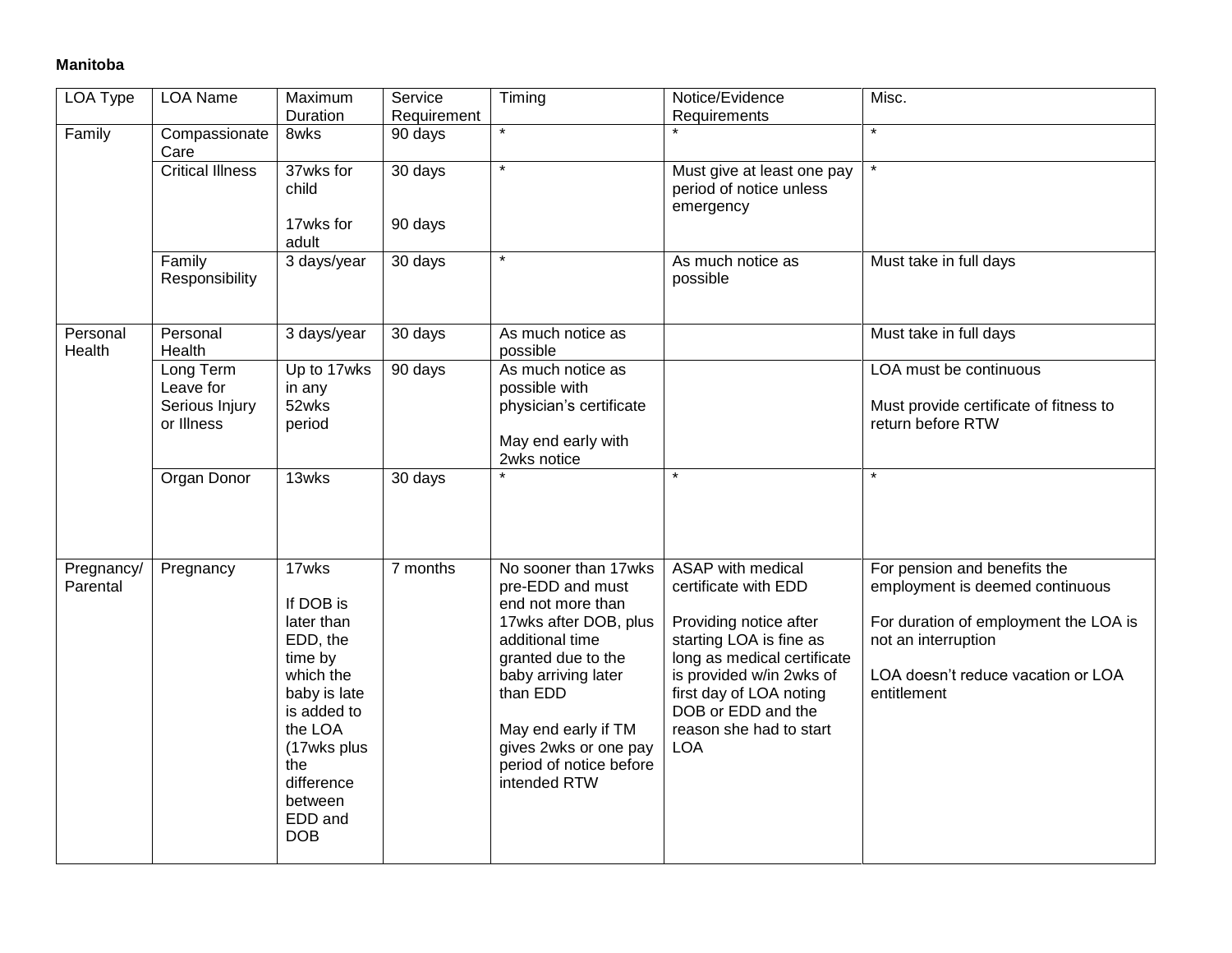| Parental | 63wks        | months | Must start within     | 4wks written notice          |  |
|----------|--------------|--------|-----------------------|------------------------------|--|
|          |              |        | 18mths of DOB or      |                              |  |
|          | In order for |        | placement of child    | If notice is given late, the |  |
|          | adoptive     |        |                       | number of days by which      |  |
|          | parents to   |        | If TM takes Pregnancy | the notice is late is        |  |
|          | be eligible, |        | and Parental LOA,     | deducted from the LOA.       |  |
|          | the adoption |        | they must be          |                              |  |
|          | must be      |        | continuous unless     | May end leave early with     |  |
|          | recognized   |        | otherwise agreed      | 2wks notice                  |  |
|          | by Manitoba  |        |                       |                              |  |
|          | law          |        | Ends 37wks after it   |                              |  |
|          |              |        | began, or 37wks less  |                              |  |
|          |              |        | the number of days    |                              |  |
|          |              |        | less than 4wks notice |                              |  |
|          |              |        | given                 |                              |  |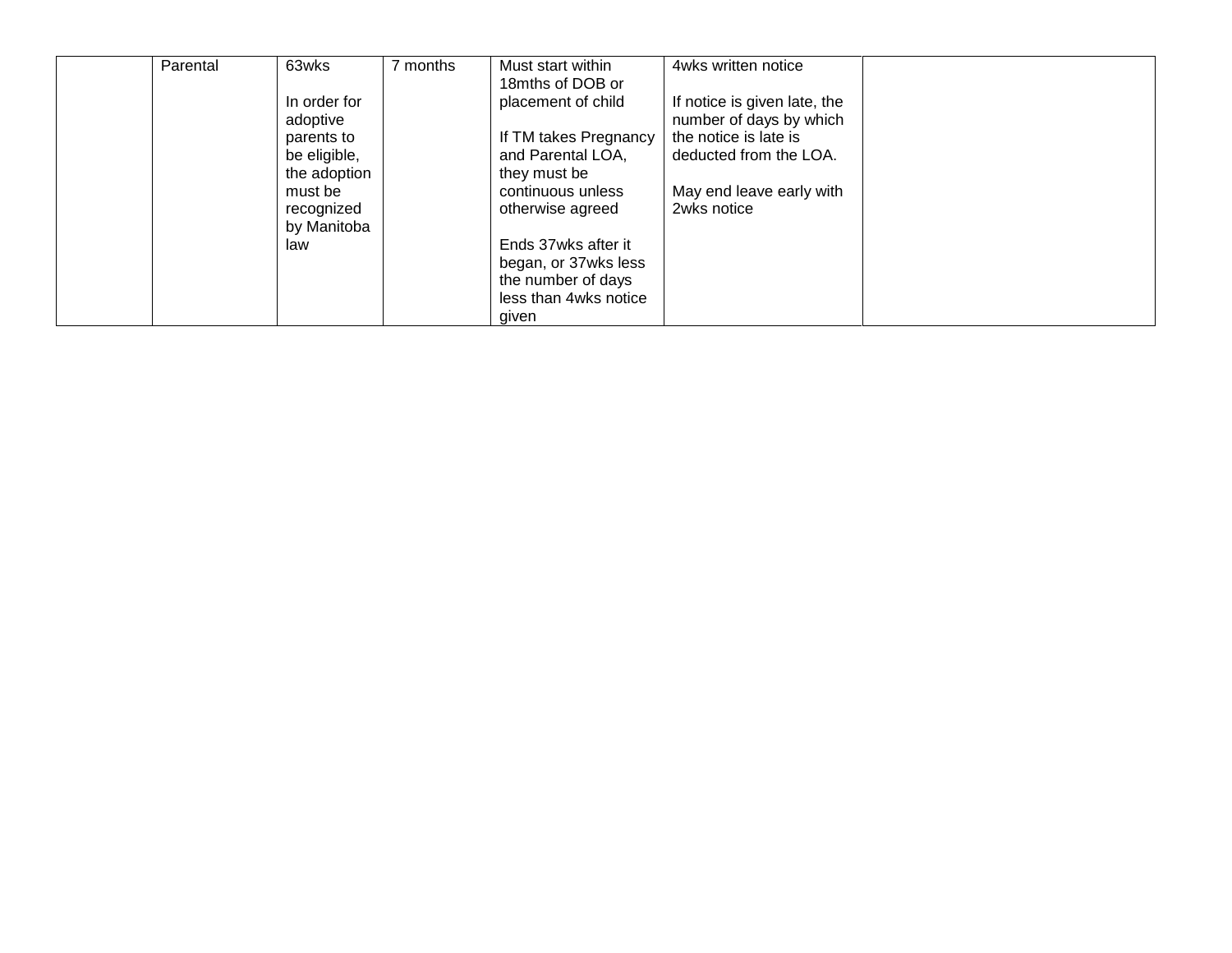## **New Brunswick**

| <b>LOA Type</b>        | <b>LOA Name</b>                | Maximum          | Service            | Timing                                                                                                                                                                                             | Notice/Evidence                                                                                                                                                                                                                                                                                                                                      | Misc.                                                                                                                                            |
|------------------------|--------------------------------|------------------|--------------------|----------------------------------------------------------------------------------------------------------------------------------------------------------------------------------------------------|------------------------------------------------------------------------------------------------------------------------------------------------------------------------------------------------------------------------------------------------------------------------------------------------------------------------------------------------------|--------------------------------------------------------------------------------------------------------------------------------------------------|
| Family                 | Compassionate<br>Care          | Duration<br>8wks | Requirement<br>N/A | $\star$                                                                                                                                                                                            | Requirements                                                                                                                                                                                                                                                                                                                                         | $\star$                                                                                                                                          |
|                        | Critically III<br>Child        | 37wks            | N/A                | $\star$                                                                                                                                                                                            | Applies to parents and<br>other family members of a<br>critically ill child.                                                                                                                                                                                                                                                                         | If both parents or other family members<br>are Team Members, they may split the<br>leave, but the cumulative total time may<br>not exceed 37wks. |
|                        | <b>Critically III</b><br>Adult | 16wks            | N/A                |                                                                                                                                                                                                    | Applies to parents and<br>other family members of a<br>critically ill person 18<br>years or older.                                                                                                                                                                                                                                                   | If both parents or other family members<br>are Team Members, they may split the<br>leave, but the cumulative total time may<br>not exceed 16wks. |
|                        | Family<br>Responsibility       | 3 days/year      | N/A                |                                                                                                                                                                                                    |                                                                                                                                                                                                                                                                                                                                                      |                                                                                                                                                  |
| Personal<br>Health     | Sick Leave                     | 5 days/year      | 90 days            | Medical certificate is<br>required if 4 or more<br>days are requested.                                                                                                                             |                                                                                                                                                                                                                                                                                                                                                      |                                                                                                                                                  |
| Pregnancy/<br>Parental | Pregnancy                      | 17wks            | N/A                | Must begin no earlier<br>than 13wks pre-EDD                                                                                                                                                        | Advise 4months prior to<br>EDD or as soon as<br>pregnancy is confirmed,<br>whichever is later and<br>provide medical certificate<br>with confirmation of<br>pregnancy and EDD or, in<br>emergency within 2wks of<br>starting                                                                                                                         | TM continues to accumulate seniority<br>during LOA                                                                                               |
|                        | Parental                       | 62wks            | N/A                | Starts no earlier than<br>DOB or placement<br>Maximum combined<br>Pregnancy and<br>Parental LOA is 78wks<br>Either parent may take<br>Parental LOA but their<br>combined LOA can't<br>exceed 62wks | In absence of emergency,<br>the TM must give 4<br>months written notice with<br>duration of LOA and<br>medical doctor's<br>certificate with EDD or the<br><b>DOB</b><br>In absence of emergency,<br>the TM must give 4<br>months written notice and<br>proof of placement, or<br>when that child will be<br>placed and start and end<br>dates of LOA | TM continues to accumulate seniority<br>during LOA                                                                                               |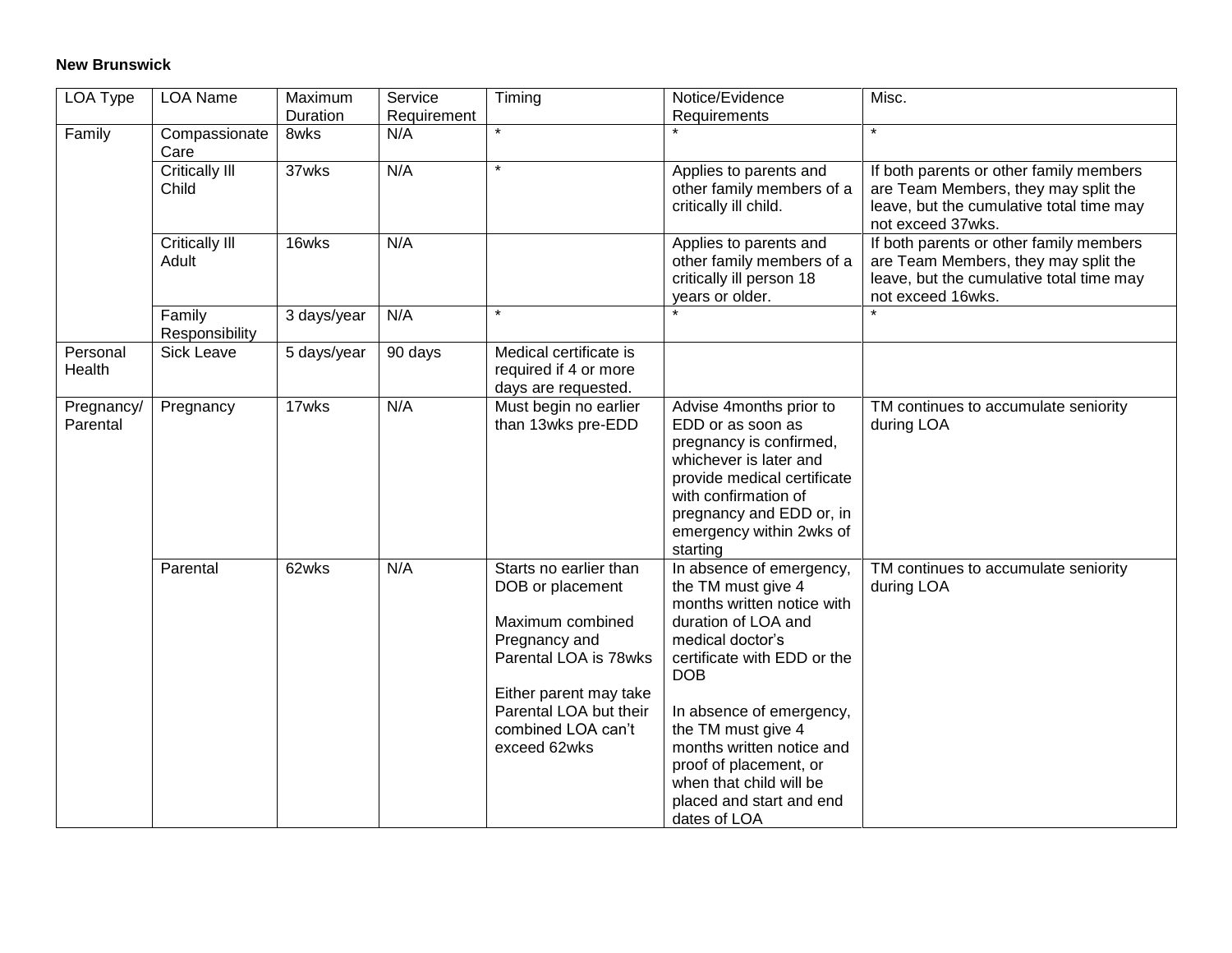### **Newfoundland**

| LOA Type               | LOA Name                                       | Maximum<br>Duration                                                | Service<br>Requirement | Timing                                                                                                                | Notice/Evidence<br>Requirements                                                                                                                                                                                       | Misc.                                                                                                                                                                                                                                                  |
|------------------------|------------------------------------------------|--------------------------------------------------------------------|------------------------|-----------------------------------------------------------------------------------------------------------------------|-----------------------------------------------------------------------------------------------------------------------------------------------------------------------------------------------------------------------|--------------------------------------------------------------------------------------------------------------------------------------------------------------------------------------------------------------------------------------------------------|
| Family                 | Compassionat<br>e Care                         | 8wks                                                               | 30 days                | $\star$                                                                                                               |                                                                                                                                                                                                                       | If family member dies the TM may get an<br>additional 3 days                                                                                                                                                                                           |
|                        | Leave Related<br>to Critical<br><b>Illness</b> | 37wks to<br>care for a<br>critically ill<br>child                  | 30 days                |                                                                                                                       | Medical certificate from<br>a medical or nurse<br>practitioner stating that<br>the child is critically ill,<br>requires the care or<br>support of the TM, and<br>the period of time during<br>which care is required. | TM should limit LOA to the time that is<br>reasonably necessary in the circumstances                                                                                                                                                                   |
|                        |                                                | 17wks to<br>care for a<br>critically ill<br>adult family<br>member | 30days                 |                                                                                                                       | Medical certificate from<br>a medical or nurse<br>practitioner stating that<br>the adult is critically ill,<br>requires the care or<br>support of the TM, and<br>the period of time during<br>which care is required. |                                                                                                                                                                                                                                                        |
|                        | Sick/Responsi<br>bility Leave                  | 7 days/year                                                        | 30 days                | $\star$                                                                                                               | If 3 or more consecutive<br>days off, requires<br>supporting<br>documentation                                                                                                                                         | This 7 days does not roll over to the next<br>year                                                                                                                                                                                                     |
| Personal<br>Health     | Sick/Family<br>Responsibility                  | 7 days/year                                                        | 30 days                |                                                                                                                       | If the LOA is 3 or more<br>consecutive days the TM<br>must provide a medical<br>certificate from a<br>medical or nurse<br>practitioner                                                                                | This 7 days does not roll over to the next<br>year                                                                                                                                                                                                     |
| Pregnancy/<br>Parental | Pregnancy/<br>Adoption                         | 17wks                                                              | 20wks                  | No earlier than 17wks<br>pre-EDD or date that<br>child comes into<br>adoptive parents care<br>Ends 17wks after starts | 2wks written notice and<br>medical certificate with<br><b>EDD</b><br>Doesn't apply if<br>complications, early<br>birth, stillbirth, or                                                                                | A TM who has already given notice may<br>change the start date to an earlier or later<br>date with at least 2wks written notice.<br>RTW work dates may be changed to an<br>earlier or later date with 4wks written notice<br>before the LOA was to end |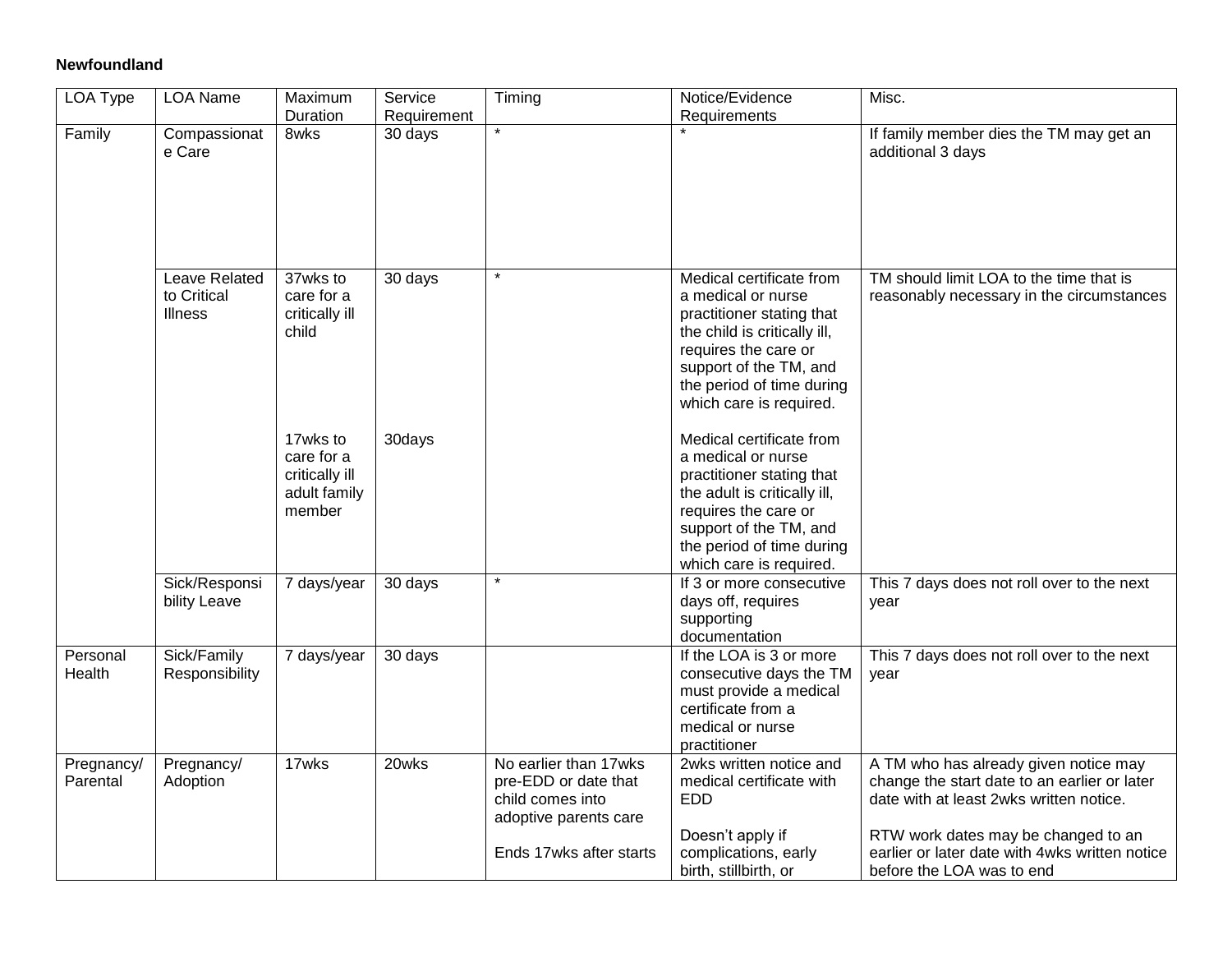|          |       |       | If TM is not eligible to<br>take parental LOA,<br>pregnancy LOA ends<br>17wks after it began, or<br>the day that is 6wks<br>after birth, stillbirth, or<br>miscarriage, whichever<br>is later<br>If a TM on Pregnancy<br>LOA doesn't intend to<br>take Parental LOA, they<br>must notify CBML no<br>less than 4wks before<br>the date they intend to<br><b>RTW</b> | miscarriage causes<br>stoppage - then w/in<br>2wks of stopping with<br>date of LOA start and<br>medical certificate with<br>explanation<br>Can RTW early with<br>4wks written notice                                                                                                                                                                                                   | Pregnancy/ Adoption/ Parental LOAs do<br>NOT count towards service-based rights,<br>benefits, and privileges, but service will be<br>deemed continuous (no gap in service) |
|----------|-------|-------|--------------------------------------------------------------------------------------------------------------------------------------------------------------------------------------------------------------------------------------------------------------------------------------------------------------------------------------------------------------------|----------------------------------------------------------------------------------------------------------------------------------------------------------------------------------------------------------------------------------------------------------------------------------------------------------------------------------------------------------------------------------------|----------------------------------------------------------------------------------------------------------------------------------------------------------------------------|
| Parental | 61wks | 20wks | Following placement for<br>the first time – starts on<br>the day that the TM<br>stops working<br>Ends 35wks after the<br>DOB or placement<br>If the TM takes<br><b>Pregnancy and Parental</b><br>LOA, the Parental LOA<br>begins when Pregnancy<br>LOA ends, unless the<br>child has not yet come<br>into care and custody                                         | 2wks written notice,<br>unless the child comes<br>into care and custody<br>sooner than expected, in<br>which case w/in 2wks of<br>the date that the TM<br>stopped working<br>A TM who has given<br>notice or these LOAs<br>may change the start<br>date to an earlier or later<br>date with at least 2wks<br>written notice.<br>RTW date may be<br>changed with 4wks<br>written notice | LOAs do NOT count towards service-<br>based rights, benefits, and privileges, but<br>service will be deemed continuous (no gap<br>in service)                              |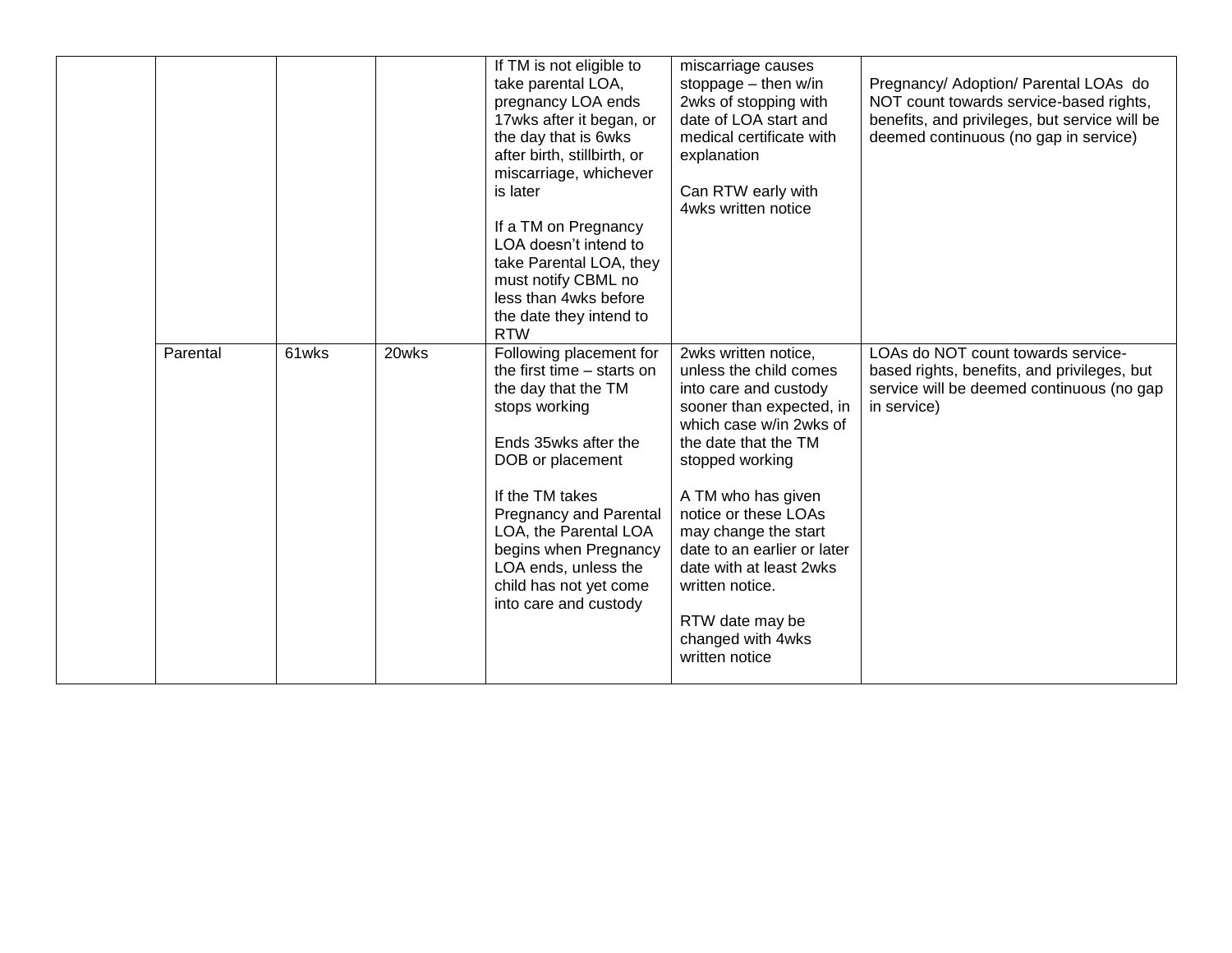## **Nova Scotia**

| LOA Type           | <b>LOA Name</b>                                                                                                                                                                                                           | Maximum<br>Duration                                                                                                                                                                         | Service<br>Requirement | Timing                                                                       | Notice/Evidence<br>Requirements                                                                                                                               | Misc.   |
|--------------------|---------------------------------------------------------------------------------------------------------------------------------------------------------------------------------------------------------------------------|---------------------------------------------------------------------------------------------------------------------------------------------------------------------------------------------|------------------------|------------------------------------------------------------------------------|---------------------------------------------------------------------------------------------------------------------------------------------------------------|---------|
| Family             | <b>Unpaid LOA</b><br>(Emergency)<br>To deal with an<br>emergency<br>that prevents<br>the TM from<br>working, or that<br>impacts a<br>family member<br>where the TM<br>is the only<br>person<br>reasonably<br>able to help | As long as<br>the<br>condition<br>that<br>requires<br>the LOA<br>continues                                                                                                                  | N/A                    | Ends when the TM is no<br>longer prevented from<br>doing duties of position. | The TM shall provide as<br>much notice as is<br>reasonably practicable<br>and provide evidence<br>that is reasonable in the<br>circumstances if<br>requested. |         |
|                    | Compassionat<br>e Care                                                                                                                                                                                                    | $28w$ ks                                                                                                                                                                                    | 3 months               | $\star$                                                                      | $\star$                                                                                                                                                       | $\star$ |
| Personal<br>Health | <b>Sick Leave</b>                                                                                                                                                                                                         | 3day/year<br>due to<br>family<br>sickness or<br>medical/de<br>ntal/other<br>appointme<br>nts                                                                                                | N/A                    |                                                                              |                                                                                                                                                               |         |
|                    | <b>Unpaid LOA</b><br>(Emergency)                                                                                                                                                                                          | As long as<br>the<br>following<br>apply:<br>An<br>emergency<br>(medical<br>order,<br>public<br>health<br>emergency<br>, declared<br>emergency<br>, etc.) that<br>prevents<br>the TM<br>from | N/A                    | Ends when the TM is no<br>longer prevented from<br>doing duties of position. | The TM shall provide as<br>much notice as is<br>reasonably practicable<br>and provide evidence<br>that is reasonable in the<br>circumstances if<br>requested. |         |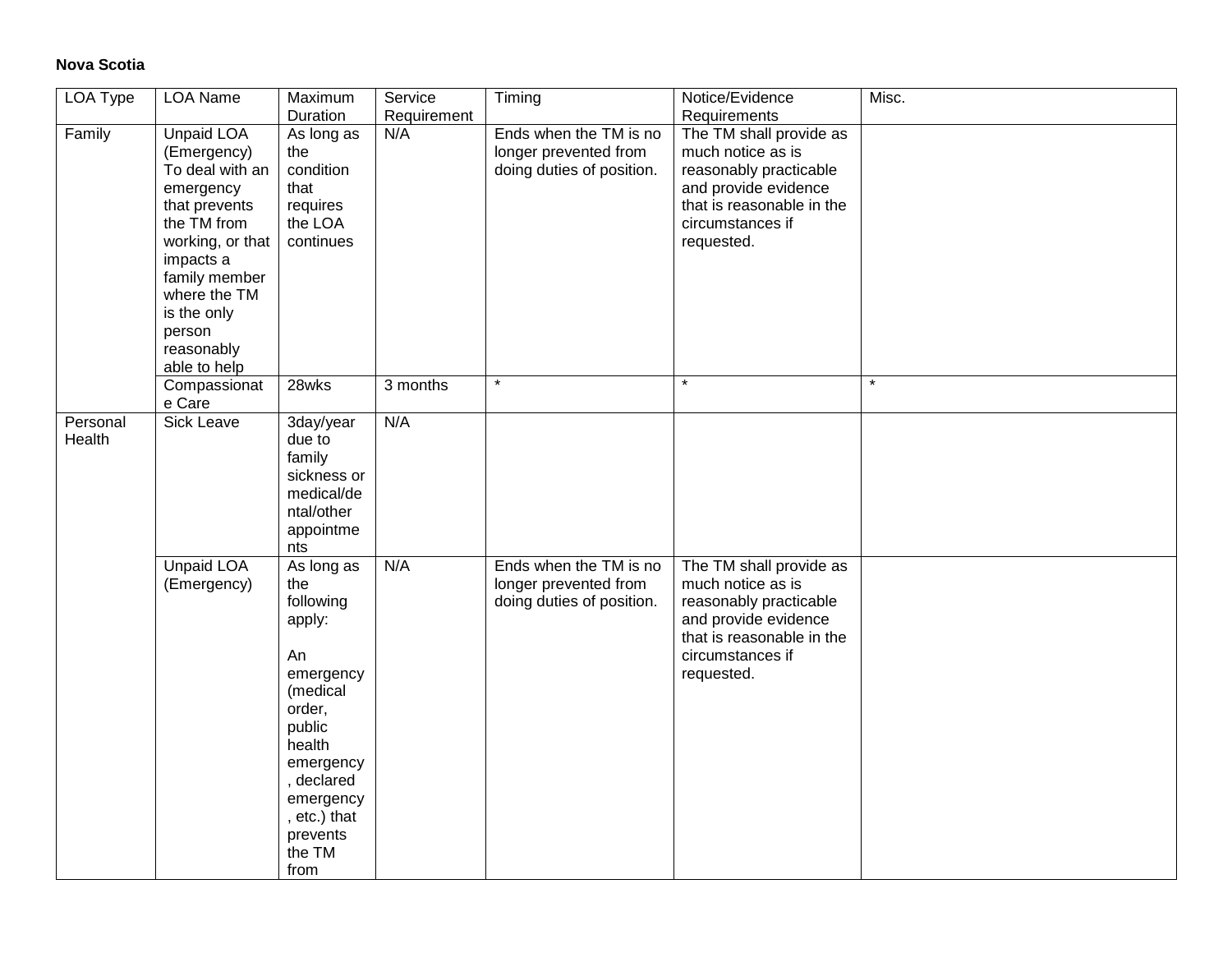|                        |           | performing<br>duties.                                                                           |        |                                                                                                                                                                                                                                                                                                                                                                                                                    |                                                                                                                                                                                                                                                                                                                                                                                                                                                                                                                  |                                                                                                                                                                                                                                                                                                                    |
|------------------------|-----------|-------------------------------------------------------------------------------------------------|--------|--------------------------------------------------------------------------------------------------------------------------------------------------------------------------------------------------------------------------------------------------------------------------------------------------------------------------------------------------------------------------------------------------------------------|------------------------------------------------------------------------------------------------------------------------------------------------------------------------------------------------------------------------------------------------------------------------------------------------------------------------------------------------------------------------------------------------------------------------------------------------------------------------------------------------------------------|--------------------------------------------------------------------------------------------------------------------------------------------------------------------------------------------------------------------------------------------------------------------------------------------------------------------|
| Pregnancy/<br>Parental | Pregnancy | 17wks                                                                                           | 1 year | Starts no earlier than<br>16wks pre-EDD and no<br>later than DOB                                                                                                                                                                                                                                                                                                                                                   | 4wks notice of start date<br>and RTW date and<br>providing a med where<br>requested stating EDD.<br>Dates may be changed<br>with 4wks notice.<br>Ends not later than<br>17wks post-DOB<br>If the TM is told by a<br>medical practitioner that<br>she should start<br>pregnancy leave early<br>due to medical<br>circumstances resulting<br>from pregnancy she<br>should give as much<br>notice as possible.<br>If a child arrives early or<br>is placed early the TM<br>will give as much notice<br>as possible. | The TM has the option of maintaining<br>benefit plans in which they participated<br>before LOA. If they opt to maintain the<br>plan, they must pay both their and<br>Michaels contributions                                                                                                                        |
|                        | Parental  | 52wks max<br>Note:<br>Maximum<br>combined<br>Pregnancy<br>and<br>Parental<br>leave is<br>52wks. | 1 year | If TM took Pregnancy<br>leave and the child<br>enters care and custody<br>of TM during Pregnancy<br>leave, Parental leave<br>begins on completion of<br>the Pregnancy leave<br>and ends not more than<br>35wks after it began.<br>If the TM didn't take<br>Pregnancy leave,<br>Parental leave begins<br>when the child enters<br>the TM's care and<br>custody (i.e. home) and<br>ends no more than<br>52wks later. | 4wks notice of start and<br>stop.<br>Dates may be changed<br>with 4wks notice.<br>LOA.<br>Interruption/deferral, or<br>other, the medical<br>certificate must come<br>from a qualified medical<br>practitioner (or<br>Department of<br><b>Community Services in</b><br>the case of adoption)                                                                                                                                                                                                                     | If Parental leave has begun and the child is<br>hospitalized for a period exceeding or likely<br>to exceed one week, the TM may return to<br>work and defer the unused portion of<br>Parental LOA until the child's discharge<br>from hospital on giving notice. Only one<br>interruption and deferral is allowed. |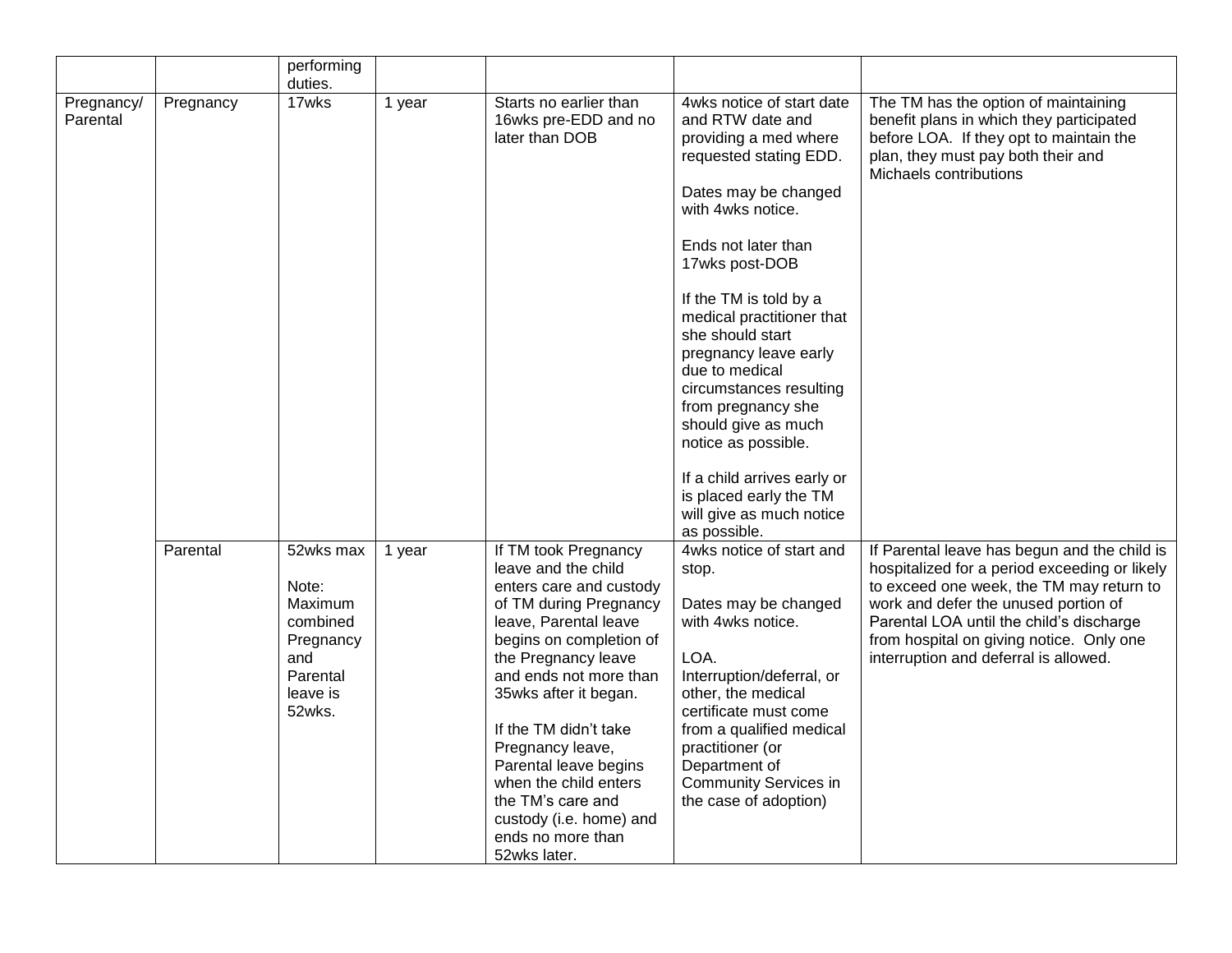# **Ontario**

| LOA Type | <b>LOA Name</b>                   | Maximum                     | Service                                                                                                                                                                                                                                                                                         | Timing                                                                                                            | Notice/Evidence                                                                                                                                                                                     | Misc.                                                                                                                                                                              |
|----------|-----------------------------------|-----------------------------|-------------------------------------------------------------------------------------------------------------------------------------------------------------------------------------------------------------------------------------------------------------------------------------------------|-------------------------------------------------------------------------------------------------------------------|-----------------------------------------------------------------------------------------------------------------------------------------------------------------------------------------------------|------------------------------------------------------------------------------------------------------------------------------------------------------------------------------------|
|          |                                   | Duration                    | Requirement                                                                                                                                                                                                                                                                                     |                                                                                                                   | Requirements                                                                                                                                                                                        |                                                                                                                                                                                    |
| Family   | <b>Child Death</b>                | 104weeks                    | 6 <sub>m</sub> onths                                                                                                                                                                                                                                                                            | May only be<br>taken during<br>the 105-week<br>period that<br>begins in the<br>week the child<br>dies             | <b>TM</b> must<br>provide written<br>notice (if<br>possible) and a<br>written plan<br>indicating<br>proposed<br>duration of<br>leave<br>Reasonable<br>evidence of<br>eligibility may be<br>required |                                                                                                                                                                                    |
|          | <b>Critical Illness</b>           | 37wks                       | 6 months                                                                                                                                                                                                                                                                                        | $\star$                                                                                                           |                                                                                                                                                                                                     | This leave replaces the past "Critically III Child<br>Care Leave"                                                                                                                  |
|          | Domestic or<br>Sexual<br>Violence | 10days; and<br>15weeks      | 13weeks                                                                                                                                                                                                                                                                                         | Leave is to be<br>taken in entire<br>days or weeks,<br>depending on<br>which aspect of<br>leave is being<br>taken | TM who wishes<br>to take this<br>leave must<br>advise as soon<br>as possible<br>Reasonable                                                                                                          | The first five days of this leave are to be paid<br>Leave is to be used for a prescribed purpose,<br>including seeking medical attention, obtaining<br>services, and/or relocation |
|          | Personal<br>Emergency             | 10<br>days/calendar<br>year | Personal<br>illness, injury,<br>or emergency,<br>death, illness,<br>injury or<br>medical<br>emergency or<br>urgent matter<br>concerning the<br>TM's spouse,<br>parent, child or<br>grandparent<br>(including step<br>and foster),<br>spouse of child<br>of the TM, the<br>TMs sibling,<br>other |                                                                                                                   | Give notice and<br>provide<br>reasonable<br>evidence in the<br>circumstances<br>(may not ask for<br>a doctor's<br>certificate)                                                                      | Deemed to be taken in full days                                                                                                                                                    |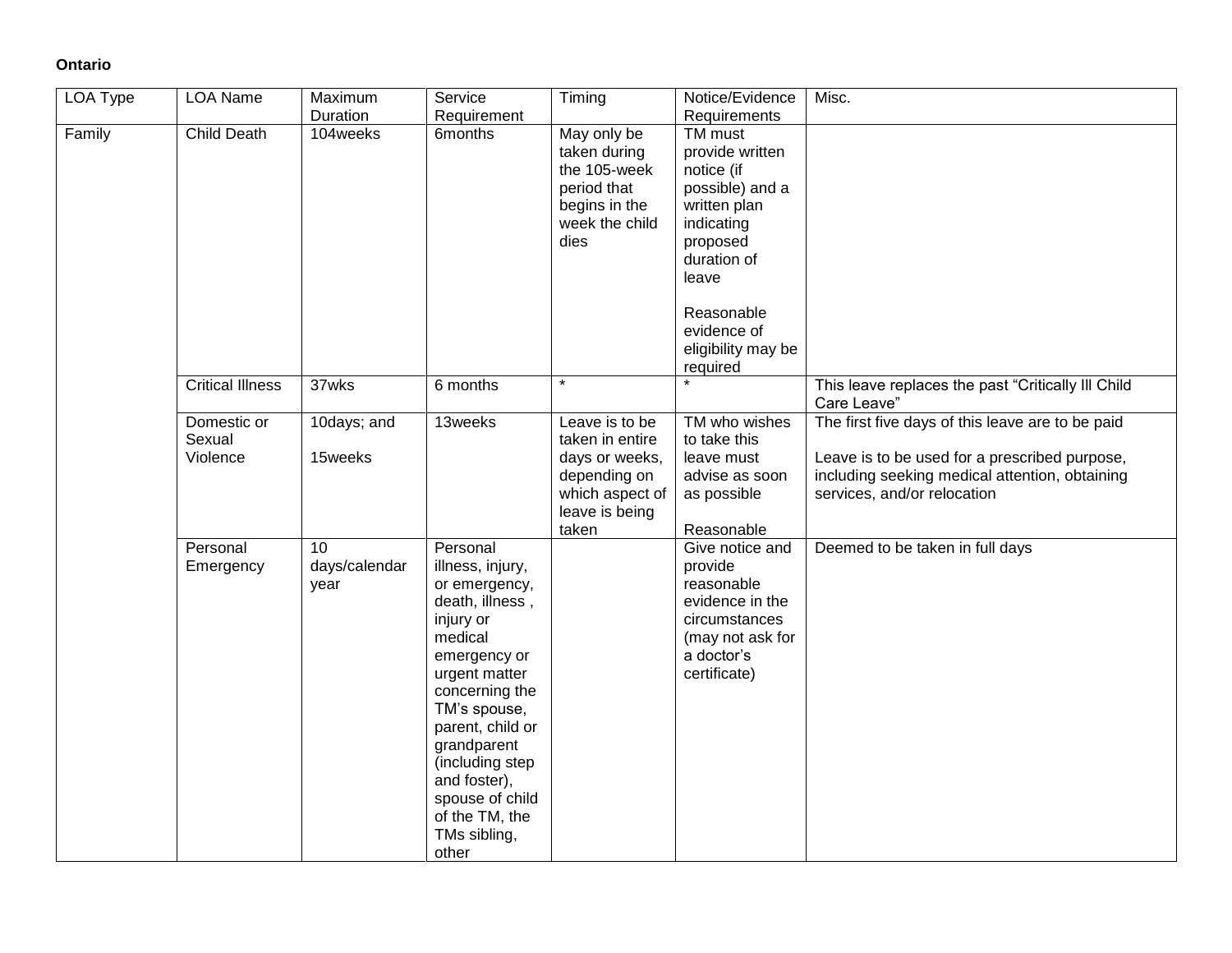|                        |                                |                                                                              | dependent<br>relative                                                                                      |                                                                                                                                                                                                                                                                                                                              |                                                                                                                                                                                                                                                                                                                                  |                                                                                                                                                                                                                                                                                                                                                      |
|------------------------|--------------------------------|------------------------------------------------------------------------------|------------------------------------------------------------------------------------------------------------|------------------------------------------------------------------------------------------------------------------------------------------------------------------------------------------------------------------------------------------------------------------------------------------------------------------------------|----------------------------------------------------------------------------------------------------------------------------------------------------------------------------------------------------------------------------------------------------------------------------------------------------------------------------------|------------------------------------------------------------------------------------------------------------------------------------------------------------------------------------------------------------------------------------------------------------------------------------------------------------------------------------------------------|
|                        | Family<br>Caregiver            | 8wks                                                                         | Providing care<br>or support for a<br>dependent<br>family member<br>with a serious<br>medical<br>condition |                                                                                                                                                                                                                                                                                                                              | Written notice<br>and Physician,<br>RN, or<br>psychologist<br>must certify that<br>the individual<br>has a serious<br>medical<br>condition                                                                                                                                                                                       | Condition may be chronic or episodic                                                                                                                                                                                                                                                                                                                 |
|                        | <b>Family Medical</b>          | 28wks                                                                        | * (Follow rules<br>for<br>Compassionate<br>Care Leave)                                                     |                                                                                                                                                                                                                                                                                                                              | * (Follow rules<br>for<br>Compassionate<br>Care Leave)                                                                                                                                                                                                                                                                           |                                                                                                                                                                                                                                                                                                                                                      |
| Personal<br>Health     | Personal<br>Emergency<br>Leave | 10<br>days/calendar<br>year<br>Personal<br>illness, injury,<br>or emergency. | N/A                                                                                                        |                                                                                                                                                                                                                                                                                                                              | Give notice and<br>provide<br>reasonable<br>evidence in the<br>circumstances                                                                                                                                                                                                                                                     | The first two days are to be paid                                                                                                                                                                                                                                                                                                                    |
|                        | Organ Donor                    |                                                                              | 13wks                                                                                                      | $\star$                                                                                                                                                                                                                                                                                                                      | $\star$                                                                                                                                                                                                                                                                                                                          |                                                                                                                                                                                                                                                                                                                                                      |
| Pregnancy/<br>Parental | Pregnancy                      | 17wks                                                                        | 13wks<br>employment<br>before EDD                                                                          | Starts no<br>earlier than<br>17wks pre-<br>EDD and no<br>later than her<br>EDD or DOB<br>(unless she<br>has a<br>miscarriage or<br>stillbirth)<br>Ends: 17wks<br>after it started<br>or, if she isn't<br>eligible for<br>parental leave,<br>on the day that<br>is later of<br>17wks after the<br>pregnancy<br>LOA started or | 2wks notice with<br>medical<br>certificate if<br>requested<br>Start date can<br>be earlier or<br>later with 2wks<br>notice<br>If she stops<br>work because of<br>a complication,<br>stillbirth or<br>miscarriage<br>before the EDD,<br>w/in 2wks give<br>written notice<br>with medical<br>certificate from<br>legally qualified | TMs continue to participate in all benefit plans,<br>including pension, life insurance, accidental death,<br>extended health, dental, etc. plans unless they<br>elect in writing not to.<br>Michaels will continue to make contributions for<br>any plan unless the TM gives notice in writing that<br>they don't intend to make their contributions |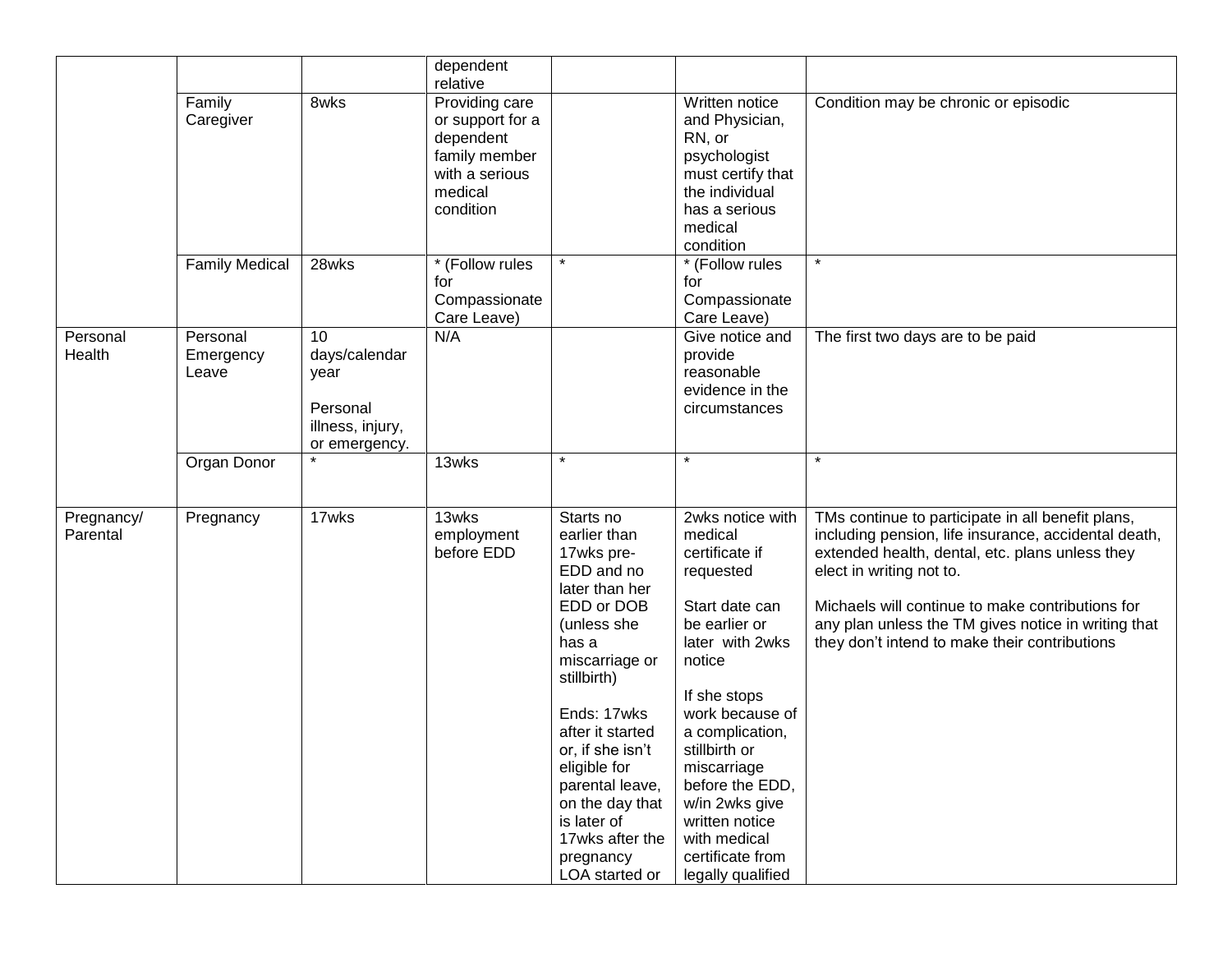|          |                                                                           |                                                            | 12wks after the<br>birth, stillbirth,<br>or miscarriage<br>May end early<br>with 4wks<br>notice                                                                                                                                                                                                                                                                                                                                                                                                                                        | medical<br>professional<br>stating why and<br>relevant dates                                                                                                                                   |                                                                                                                                                                                                                                                                                                                                                                                                                                  |
|----------|---------------------------------------------------------------------------|------------------------------------------------------------|----------------------------------------------------------------------------------------------------------------------------------------------------------------------------------------------------------------------------------------------------------------------------------------------------------------------------------------------------------------------------------------------------------------------------------------------------------------------------------------------------------------------------------------|------------------------------------------------------------------------------------------------------------------------------------------------------------------------------------------------|----------------------------------------------------------------------------------------------------------------------------------------------------------------------------------------------------------------------------------------------------------------------------------------------------------------------------------------------------------------------------------------------------------------------------------|
| Parental | 63wks for<br>"extended"<br>leave or<br>37weeks for<br>"standard"<br>leave | 13wks<br>Is the parent of<br>a newborn or<br>adopted child | Must start no<br>later than<br>78wks after the<br>DOB or<br>placement if<br>opting for<br>"extended"<br>leave, or<br>52weeks if<br>opting for<br>"standard"<br>leave<br>If the TM took<br>Pregnancy<br>LOA, her<br>Parental LOA<br>must start<br>when her<br>Pregnancy<br>LOA ends<br>unless the child<br>has not yet<br>come into her<br>custody for the<br>first time<br>If child is born<br>earlier than<br>EDD the<br>Parental LOA<br>begins on the<br>day that the<br>TM stop<br>working<br>Ends 63wks for<br>"extended"<br>leave | 2wks written<br>notice<br>Changes to start<br>date are<br>acceptable with<br>2wks notice<br>Must give notice<br>w/in 2wks of<br>stopping work<br>May end early<br>or later with<br>4wks notice | For any leave, the length of the LOA shall be<br>included in calculating length of<br>employment/service and seniority, though shall not<br>be considered employment for the purposes of<br>fulfilling a probation period<br>TMs must choose one option - the extended leave<br>or what has been standard in the past. If a TM is<br>already away on Parental Leave, they are not able<br>to switch to the new Extended Parental |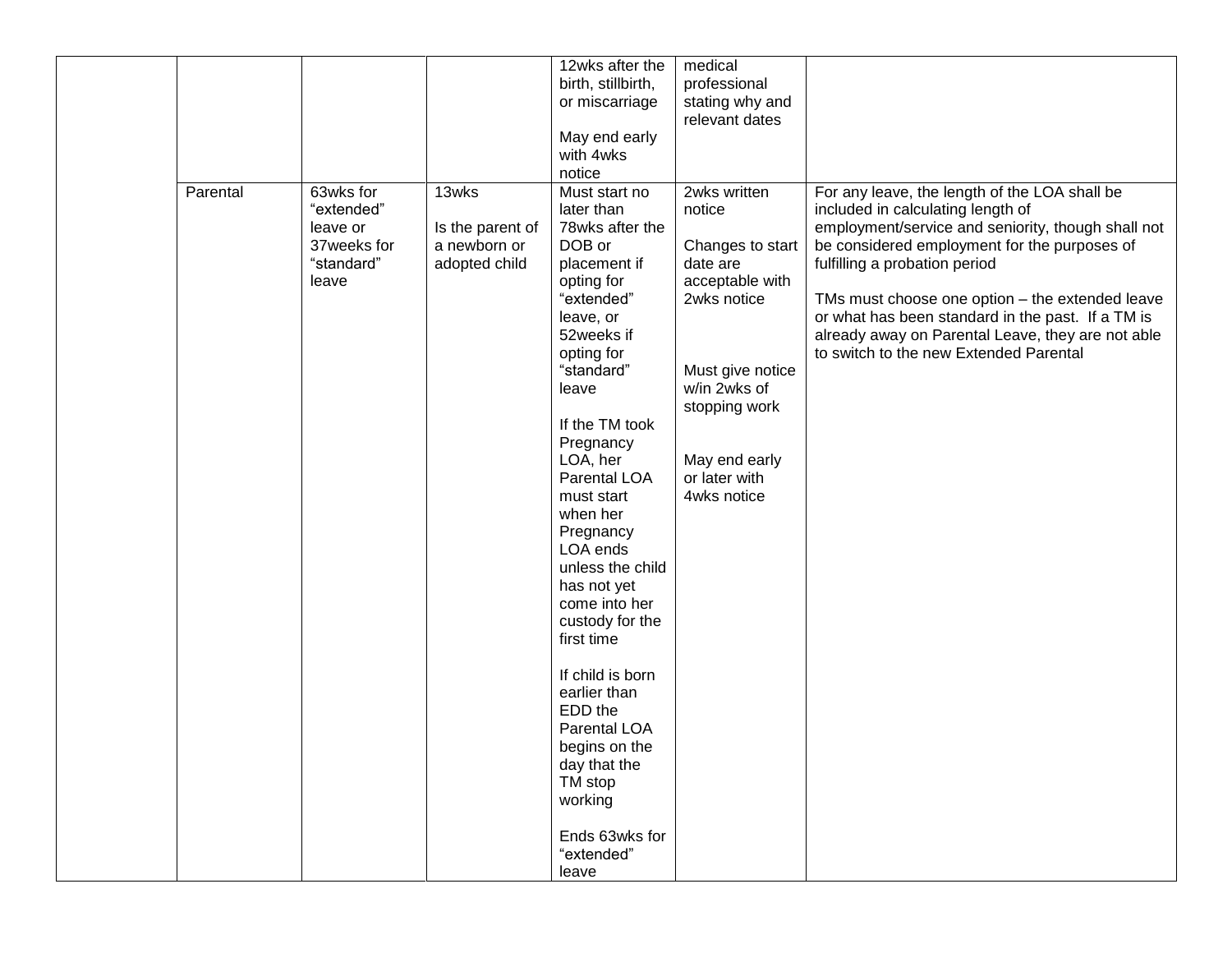|  | (37weeks if     |  |  |
|--|-----------------|--|--|
|  | "standards"     |  |  |
|  | leave) after it |  |  |
|  | began if the    |  |  |
|  | TM did not take |  |  |
|  | Pregnancy       |  |  |
|  |                 |  |  |
|  | <b>LOA</b>      |  |  |
|  |                 |  |  |
|  | Ends 61wks for  |  |  |
|  | "extended"      |  |  |
|  | leave (35       |  |  |
|  | weeks for       |  |  |
|  | "standard"      |  |  |
|  | leave) after it |  |  |
|  | began if the    |  |  |
|  | TM took         |  |  |
|  |                 |  |  |
|  | Pregnancy       |  |  |
|  | <b>LOA</b>      |  |  |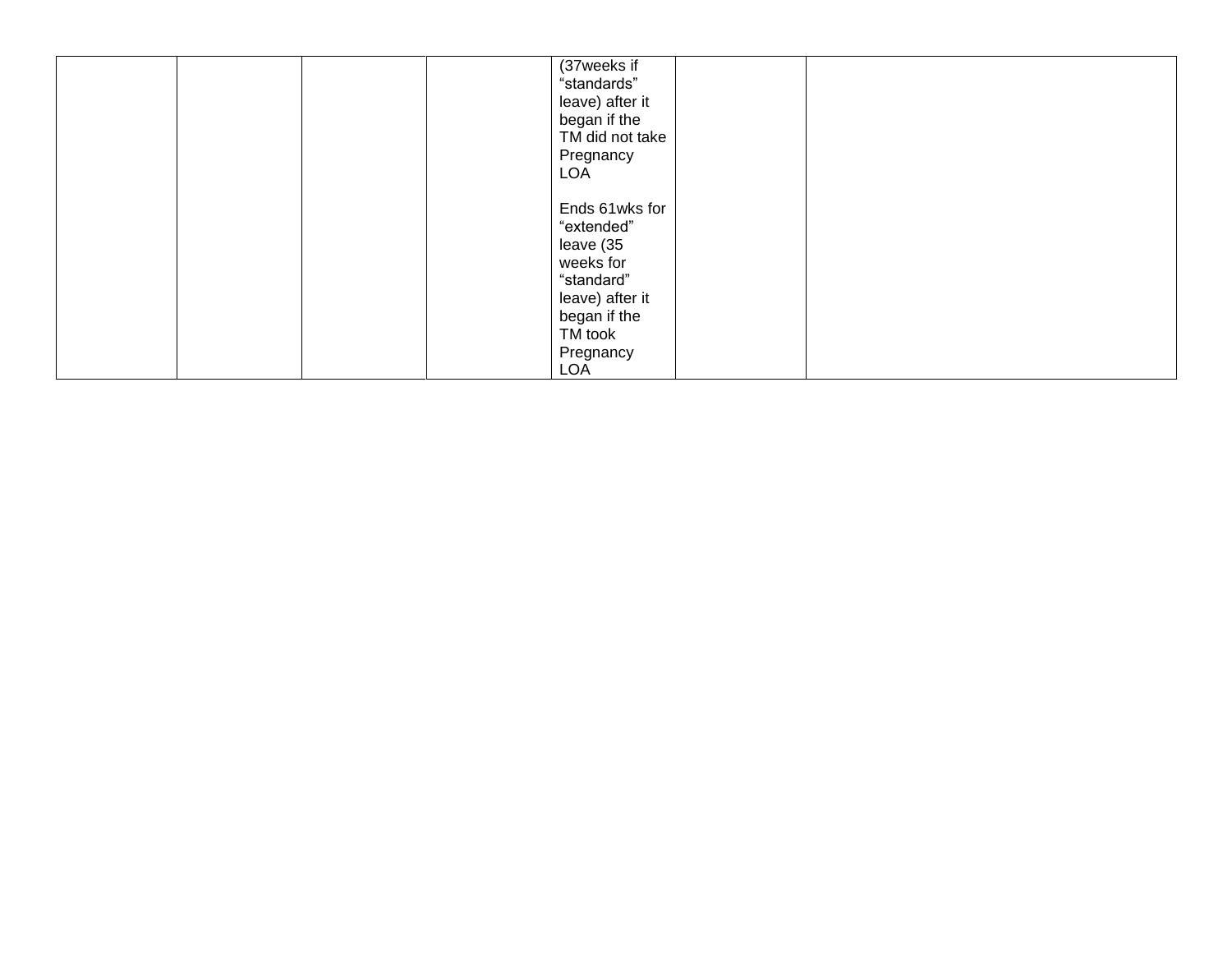## **Prince Edward Island**

| <b>LOA Type</b>        | <b>LOA Name</b>              | Maximum<br>Duration                                                                                   | Service<br>Requirement         | Timing                                                                                                                                                                      | Notice/Evidence<br>Requirements                                                                                                                                 | Misc.   |                                                                                                                                                                                                                                                                              |
|------------------------|------------------------------|-------------------------------------------------------------------------------------------------------|--------------------------------|-----------------------------------------------------------------------------------------------------------------------------------------------------------------------------|-----------------------------------------------------------------------------------------------------------------------------------------------------------------|---------|------------------------------------------------------------------------------------------------------------------------------------------------------------------------------------------------------------------------------------------------------------------------------|
| Family                 | Compassionate<br>Care        | 8wks                                                                                                  | N/A                            | $\star$                                                                                                                                                                     |                                                                                                                                                                 | $\star$ | Continuous employment shall<br>be deemed                                                                                                                                                                                                                                     |
|                        | Critically III<br>Child Care | 37wks within<br>preceding 52wk<br>period                                                              | 3 months                       | $\star$                                                                                                                                                                     | $\star$                                                                                                                                                         | $\star$ | Michaels is not required to pay<br>pension benefits in respect of<br>any period of Pregnancy,                                                                                                                                                                                |
|                        | <b>Family Leave</b>          | 3days/year                                                                                            | 6 months                       | $\star$                                                                                                                                                                     | $\star$                                                                                                                                                         | $\star$ | parental or adoption LOA<br>Benefits plans Michaels may<br>be continued if TM wishes. If<br>so, they will be responsible for<br>paying their own and Michaels'<br>contributions                                                                                              |
| Personal<br>Health     | <b>Sick Leave</b>            | 3days/12calendar<br>months<br>One paid sick day<br>in addition to the<br>3 unpaid days<br>noted above | 6 months<br>5years             |                                                                                                                                                                             | If LOA is<br>anticipated, TM<br>will give notice<br>of dates and<br>duration<br>Medical<br>certificate will be<br>required if 3<br>days is taken all<br>at once |         |                                                                                                                                                                                                                                                                              |
| Pregnancy/<br>Parental | Pregnancy                    | 17wks                                                                                                 | 20wks out of<br>the last 52wks | Pregnancy<br>LOA starts any<br>time during the<br>last 11wks pre-<br>EDD.<br>Where actual<br>DOB is later<br>than EDD, the<br>TM is entitled<br>to 6wks after<br><b>DOB</b> | 4wks written<br>notice giving<br>dates of LOA<br>start and end<br>dates and<br>medical<br>certificate with<br><b>EDD</b>                                        |         | Michaels does not pay pension<br>benefits in respect of any<br>period of maternity, parental or<br>adoption LOA<br>Benefits may continue if TM<br>desires. If this is the TM's<br>decision they will be<br>responsible for paying their<br>own and Michaels<br>contributions |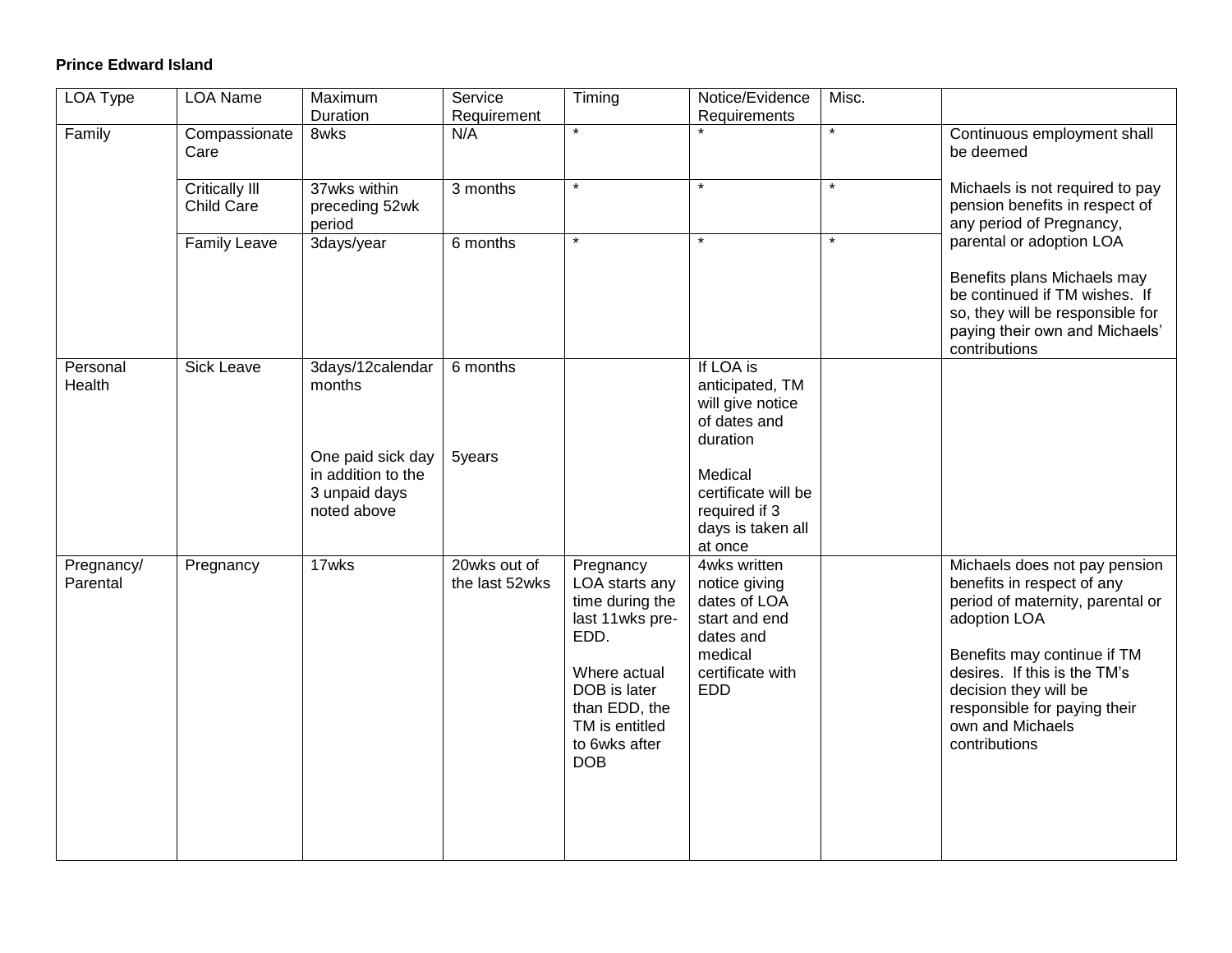| Parental | 35wks for birth  | 20wks out of   | May not start  | 4wks notice      | Michaels is not required to pay  |
|----------|------------------|----------------|----------------|------------------|----------------------------------|
|          | parent           | the last 52wks | before DOB or  | giving date of   | pension benefits in respect of   |
|          |                  |                | placement      | start and finish | any period of Pregnancy,         |
|          | 52wks for        |                |                |                  |                                  |
|          |                  |                |                |                  | parental or adoption LOA         |
|          | adoption         |                | Where both     | May return early |                                  |
|          |                  |                | Pregnancy and  | with 2wks notice | Benefits plans Michaels may      |
|          | The total amount |                | parental LOA   |                  | be continued if TM wishes. If    |
|          | taken by one or  |                | are taken the  | Extension        | so, they will be responsible for |
|          | more TM in       |                | parental LOA   | requires medical | paying their own and Michaels'   |
|          | respect of the   |                | starts         | certificate from | contributions                    |
|          | same child may   |                | immediately on | an appropriate   |                                  |
|          | not exceed       |                | expiration of  | health           |                                  |
|          | 52wks            |                | Pregnancy      | practitioner     |                                  |
|          |                  |                | <b>LOA</b>     | stating that the |                                  |
|          |                  |                |                | child has a      |                                  |
|          |                  |                | Ends no later  | physical,        |                                  |
|          |                  |                | than 52wks     | psychological,   |                                  |
|          |                  |                | after DOB or   | or emotional     |                                  |
|          |                  |                | care and       | condition that   |                                  |
|          |                  |                |                |                  |                                  |
|          |                  |                | custody,       | requires         |                                  |
|          |                  |                | whichever is   | additional       |                                  |
|          |                  |                | later          | Parental LOA.    |                                  |
|          |                  |                |                | Notice must be   |                                  |
|          |                  |                | May be         | given at least a |                                  |
|          |                  |                | extended by up | week before the  |                                  |
|          |                  |                | to 5wks if the | LOA was to end   |                                  |
|          |                  |                | child has a    |                  |                                  |
|          |                  |                | physical,      |                  |                                  |
|          |                  |                | psychological  |                  |                                  |
|          |                  |                | or emotional   |                  |                                  |
|          |                  |                | condition      |                  |                                  |
|          |                  |                | requiring      |                  |                                  |
|          |                  |                | additional     |                  |                                  |
|          |                  |                | parental LOA   |                  |                                  |
|          |                  |                |                |                  |                                  |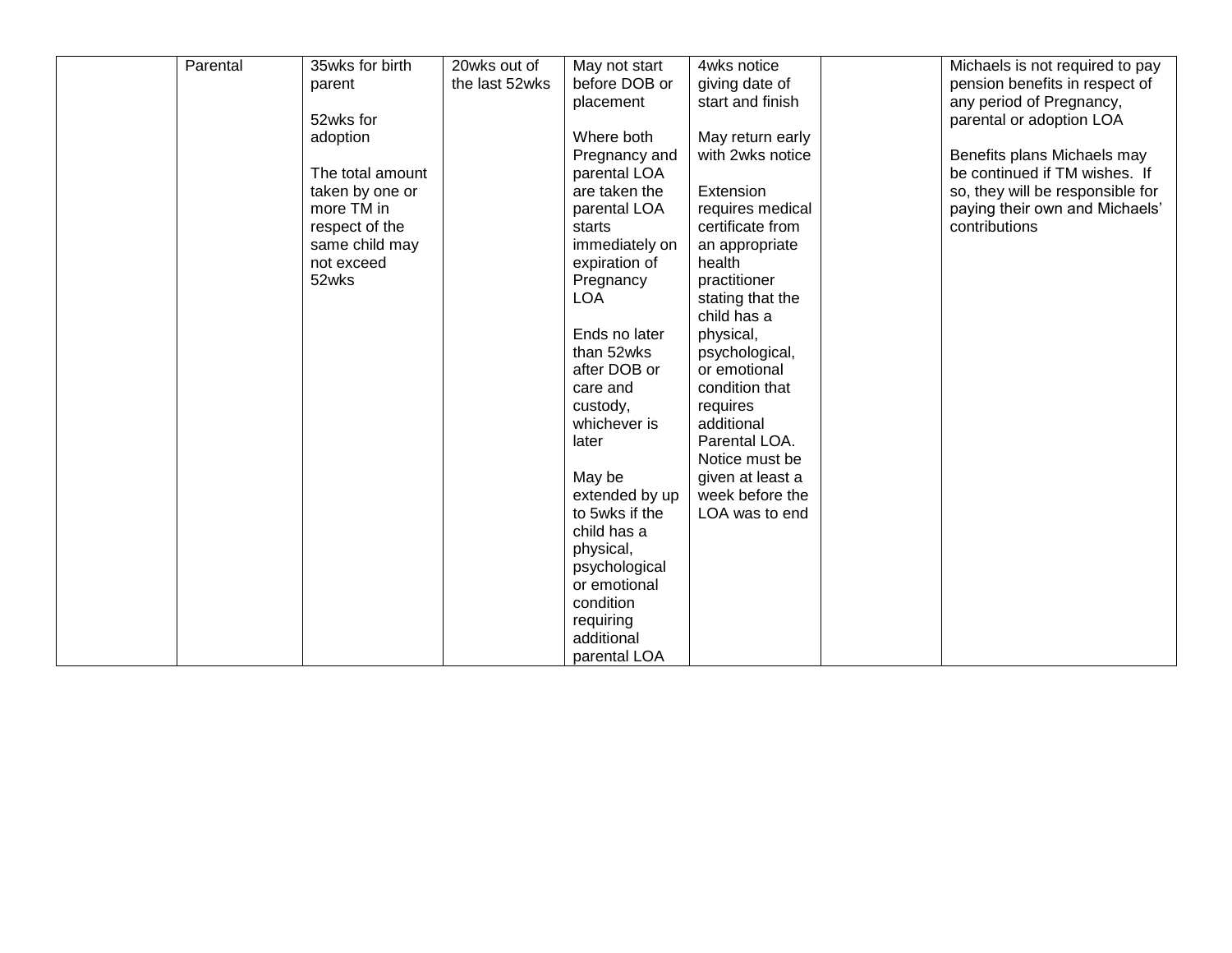# **Québec**

| <b>LOA Type</b> | <b>LOA Name</b>                                     | Maximum                                                                                                                                                                                                                                              | Service     | Timing | Notice/Evidence                                                                                                  | Misc.                                                                          |
|-----------------|-----------------------------------------------------|------------------------------------------------------------------------------------------------------------------------------------------------------------------------------------------------------------------------------------------------------|-------------|--------|------------------------------------------------------------------------------------------------------------------|--------------------------------------------------------------------------------|
|                 |                                                     | Duration                                                                                                                                                                                                                                             | Requirement |        | Requirements                                                                                                     |                                                                                |
| Family          | Sickness,<br>Organ Donor,<br>Accident and<br>Family | 10 days/year<br>For obligations<br>relating to care,<br>health, or<br>education of child<br>of TM or spouse<br>or health of<br>spouse, parent,<br>sibling, or<br>grandparent<br>12wks/12months<br>To stay with<br>child, spouse,<br>child of spouse, | N/A         |        | <b>Advise Michaels</b><br>ASAP and take<br>reasonable<br>steps to limit the<br>leave and<br>duration of<br>leave | May be divided into days                                                       |
|                 |                                                     | parent, spouse of<br>parent, sibling or<br>grandparent<br>because of a<br>serious illness or<br>serious accident<br>52wks<br>if their spouse or<br>child commits<br>suicide                                                                          |             |        |                                                                                                                  | Not eligible if the TM was<br>the offender or contributed through gross fault. |
|                 |                                                     | $+104$ wks<br>If a minor child of<br>the TM has a<br>serious and<br>potentially mortal<br>illness, or serious<br>injury due to<br>criminal offence,<br>the TM is entitled<br>to an extension<br>of up to 104wks<br>after the start of<br>that period |             |        | Both aspects<br>require a<br>medical<br>certificate                                                              | Not workplace injury or illness                                                |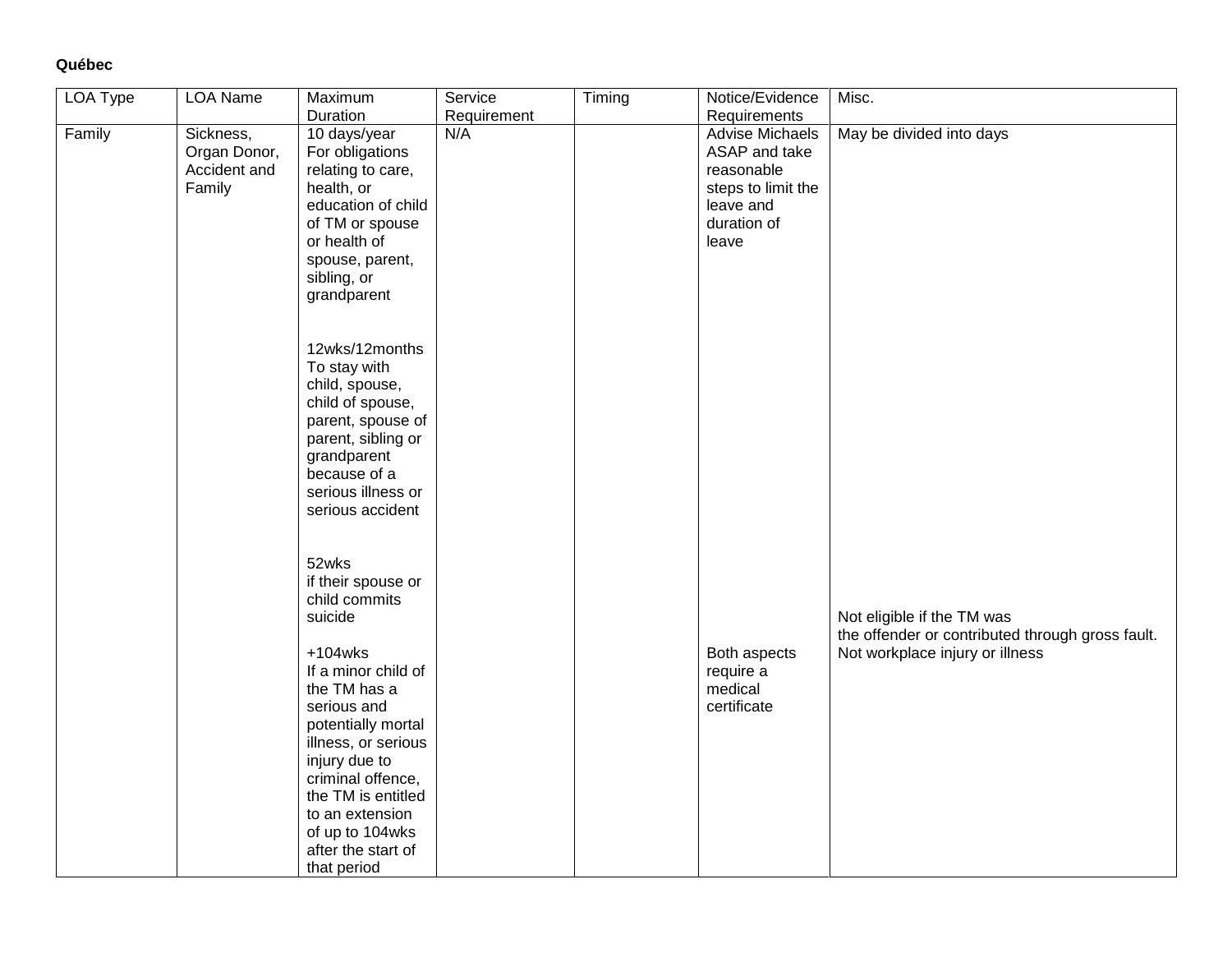| Personal<br>Health |            | Sickness,<br>Organ Donor,<br>Accident and<br>Family<br>Victim of a | 26wks/12months<br>LOA owing to<br>sickness, and<br>organ or tissue<br>donation for<br>transplant or an<br>accident.<br>104wks | 3 months<br>3 months                                                                                                                                                                    |                                                                                                                                | Must give notice<br>ASAP and<br>provide reason<br>Documentary<br>evidence will be<br>required<br>Must give notice                                                                                                                              | Not eligible if TM is the offender or contributed                       |
|--------------------|------------|--------------------------------------------------------------------|-------------------------------------------------------------------------------------------------------------------------------|-----------------------------------------------------------------------------------------------------------------------------------------------------------------------------------------|--------------------------------------------------------------------------------------------------------------------------------|------------------------------------------------------------------------------------------------------------------------------------------------------------------------------------------------------------------------------------------------|-------------------------------------------------------------------------|
|                    |            | Crime and<br><b>Family Circle</b>                                  |                                                                                                                               | Victim of criminal<br>offence - suffers<br>serious bodily<br>injury during, or<br>resulting directly<br>from, a criminal<br>offence that<br>renders the TM<br>unable to do their<br>job |                                                                                                                                | ASAP and<br>provide reason<br>- if warranted<br>by duration of<br>requested LOA<br>documentary<br>evidence will be<br>required                                                                                                                 | through gross fault. Not applicable to a<br>workplace injury or illness |
| Parental           | Pregnancy/ | Birth,<br>Adoption, or<br>Termination                              | 5 days<br>(The first 2 days<br>are paid if the TM<br>has worked for<br>60 days)                                               | On the birth of<br>their child,<br>adoption of a<br>child, or<br>termination of<br>pregnancy after<br>the start of the<br>20 <sup>th</sup> week of<br>gestation                         |                                                                                                                                | Must advise<br><b>ASAP</b><br>3wks written<br>notice starting<br>date of LOA and<br>date of RTW -<br>must be<br>accompanied by<br>medical<br>certificate with<br>EDD. This may<br>be replaced by<br>a written report<br>signed by a<br>midwife |                                                                         |
|                    |            | Pregnancy                                                          | 18wks<br>consecutively                                                                                                        |                                                                                                                                                                                         | Can be split as<br>needed before<br>and after EDD<br>but can't start<br>more than<br>16wks pre-<br>EDD and must<br>end no more | Also require<br>medical<br>certificate and<br>notice for<br>preterm birth<br>If TM RTW<br>within 2wks of                                                                                                                                       |                                                                         |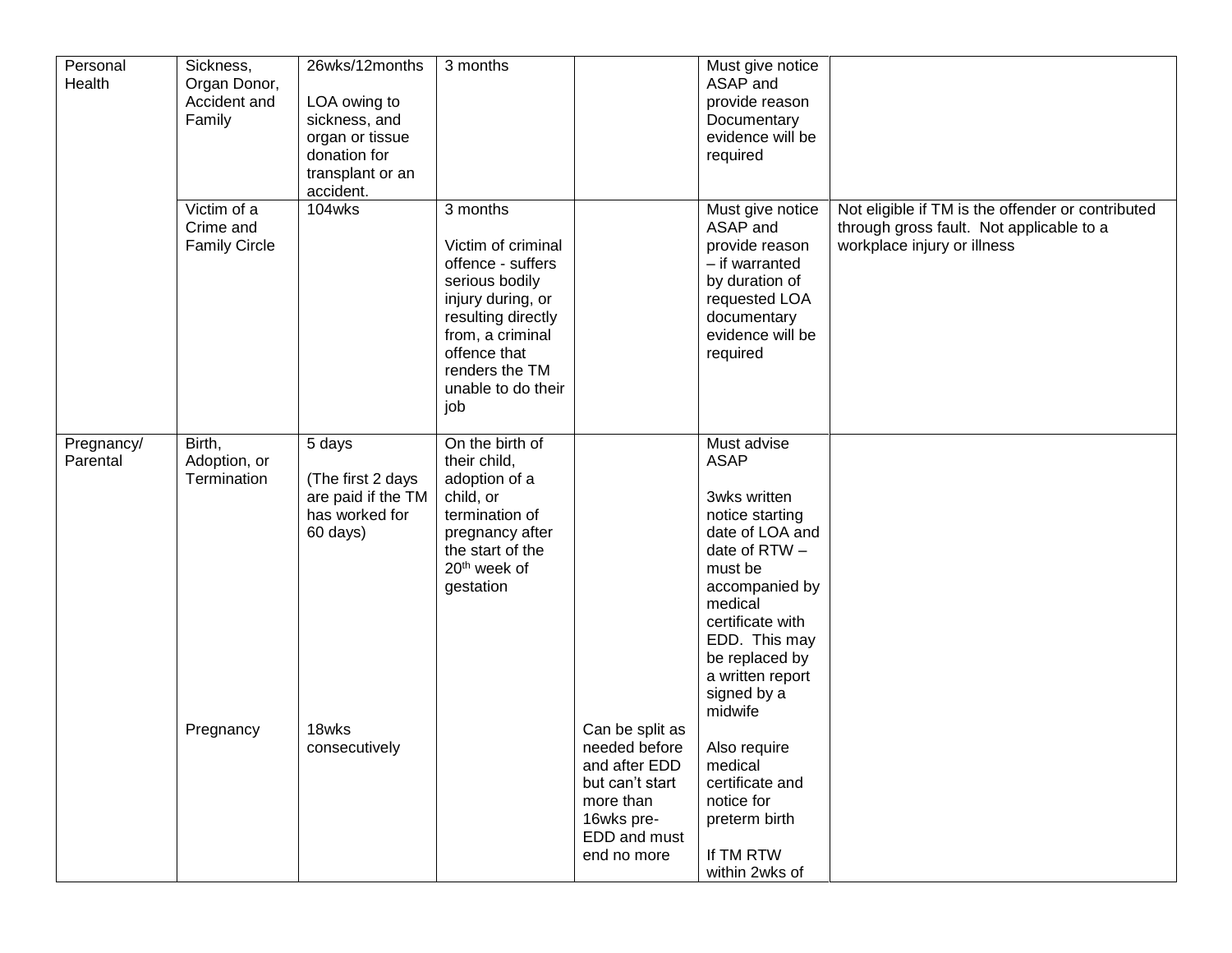|                 |                     |     | than 18wks        | DOB she may       |  |
|-----------------|---------------------|-----|-------------------|-------------------|--|
|                 |                     |     | post-DOB          | be required to    |  |
|                 |                     |     |                   | provide medical   |  |
|                 |                     |     | If LOA starts     | certificate of    |  |
|                 |                     |     | during the        | fitness to work   |  |
|                 |                     |     | week of DOB,      |                   |  |
|                 |                     |     | this week         |                   |  |
|                 |                     |     | doesn't count     | If this LOA is    |  |
|                 |                     |     | towards 18        | taken it is       |  |
|                 |                     |     |                   | deemed to be      |  |
|                 |                     |     | If birth is late, | the maternity     |  |
|                 |                     |     | TM is entitled    | leave as above,   |  |
|                 |                     |     | to at least       | starting from the |  |
|                 |                     |     | 2wks after        | 4thwk before      |  |
|                 |                     |     | <b>DOB</b>        | <b>EDD</b>        |  |
|                 |                     |     |                   |                   |  |
|                 |                     |     |                   |                   |  |
| Special         | The period of       |     |                   | Notice ASAP       |  |
| Maternity-      | time listed in the  |     | Starting from     | informing of the  |  |
| Where risk to   | medical             |     | date of event     | event, the date,  |  |
| health of       | certificate that    |     |                   | the anticipated   |  |
| mother or       | attests to the risk |     |                   | RTW date, and     |  |
| baby caused     | and indicating      |     |                   | medical cert      |  |
| by pregnancy    | the EDD             |     |                   | (For              |  |
| and requiring a |                     |     |                   | emergencies       |  |
| work stoppage   |                     |     |                   | the medical       |  |
|                 |                     |     |                   | certificate       |  |
|                 |                     |     |                   | should be         |  |
|                 |                     |     |                   | provided as       |  |
| Special         | 18wks               |     |                   | soon as           |  |
| Maternity -     |                     |     |                   | possible)         |  |
| Termination at  |                     |     |                   |                   |  |
| 20+wks          |                     |     |                   |                   |  |
| gestation       |                     |     |                   |                   |  |
|                 |                     |     |                   |                   |  |
|                 |                     |     |                   |                   |  |
|                 |                     |     |                   |                   |  |
| Termination     | 3wks                |     |                   |                   |  |
| before 20th     |                     |     |                   | Medical           |  |
| week of         |                     |     |                   | certificate may   |  |
| gestation       |                     |     |                   | attest to         |  |
|                 |                     |     |                   | requirement for   |  |
|                 |                     | N/A |                   | more time         |  |
| Paternity       | 5wks                |     | Not start until   | Written notice of |  |
|                 |                     |     | the week of the   | 3wks, providing   |  |
|                 |                     |     | DOB and must      | EDD and RTW       |  |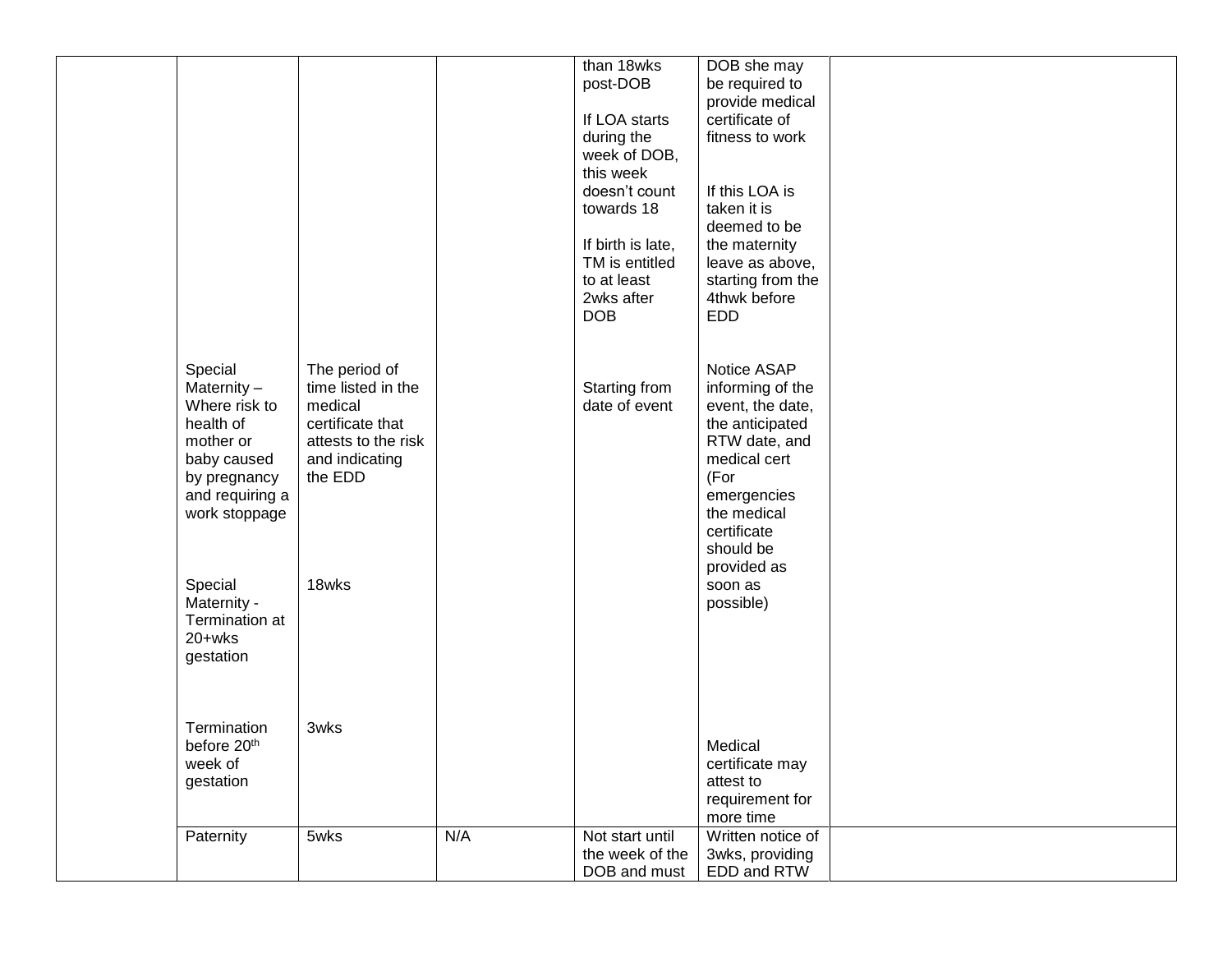| Parental | 52wks                                                                                                                                                                                                                                                                  | N/A | end no later<br>than 52wks<br>after the week<br>of DOB<br>May start no                                                                                                                                                                                                                                                                                                                                                                                                                       | Less notice is<br>acceptable if<br>birth is earlier<br>than EDD<br>No less than                                                                                                                                                                                                                                                                                                                                                     | At the request of the TM, LOAs may be split                                                                                                                                                                                                                                                                                                                                                                                               |
|----------|------------------------------------------------------------------------------------------------------------------------------------------------------------------------------------------------------------------------------------------------------------------------|-----|----------------------------------------------------------------------------------------------------------------------------------------------------------------------------------------------------------------------------------------------------------------------------------------------------------------------------------------------------------------------------------------------------------------------------------------------------------------------------------------------|-------------------------------------------------------------------------------------------------------------------------------------------------------------------------------------------------------------------------------------------------------------------------------------------------------------------------------------------------------------------------------------------------------------------------------------|-------------------------------------------------------------------------------------------------------------------------------------------------------------------------------------------------------------------------------------------------------------------------------------------------------------------------------------------------------------------------------------------------------------------------------------------|
|          | If, before the<br>expiry of the<br>LOA, the TM<br>submits a<br>medical<br>certificate stating<br>that the health of<br>the TM or child<br>require it, they<br>are entitled to an<br>extension of time<br>equivalent to the<br>period on the<br>medical<br>certificate. |     | earlier than the<br>DOB or<br>placement or<br>the weeks in<br>which the TM<br>leaves Quebec<br>in order to be<br>entrusted with<br>the child.<br>Must end no<br>more than<br>70wks after<br>DOB or<br>placement<br>If, before the<br>expiry of the<br>LOA, the TM<br>submits a<br>medical<br>certificate<br>stating that the<br>health of the<br>TM or child<br>require it, they<br>are entitled to<br>an extension of<br>time equivalent<br>to the period<br>on the medical<br>certificate. | 3wks notice,<br>giving date of<br>LOA start and<br><b>RTW</b><br>Notice may be<br>shorter if the TM<br>must stay with<br>the mother or<br>child due to<br>state of health<br>of one of the<br>other<br>May RTW early<br>with 3wks notice<br>With consent<br>may RTW work<br>$P/T$ or<br>intermittently<br>during parental<br>leave<br>If TM doesn't<br>RTW work on<br>date stated in<br>notice they are<br>seen to have<br>resigned | into weeks if the child is hospitalized or if the<br>TM may be absent due to their own illness or<br>that of the mother or child, etc.<br>If the child is hospitalized during any of these<br>leaves, the LOA may be suspended with<br>Michaels approval to allow them to RTW during<br>the time the child is hospitalized<br>Group insurance and pension plans are not<br>affected by these LOAs, subject to payment of<br>contributions |
|          |                                                                                                                                                                                                                                                                        |     |                                                                                                                                                                                                                                                                                                                                                                                                                                                                                              |                                                                                                                                                                                                                                                                                                                                                                                                                                     |                                                                                                                                                                                                                                                                                                                                                                                                                                           |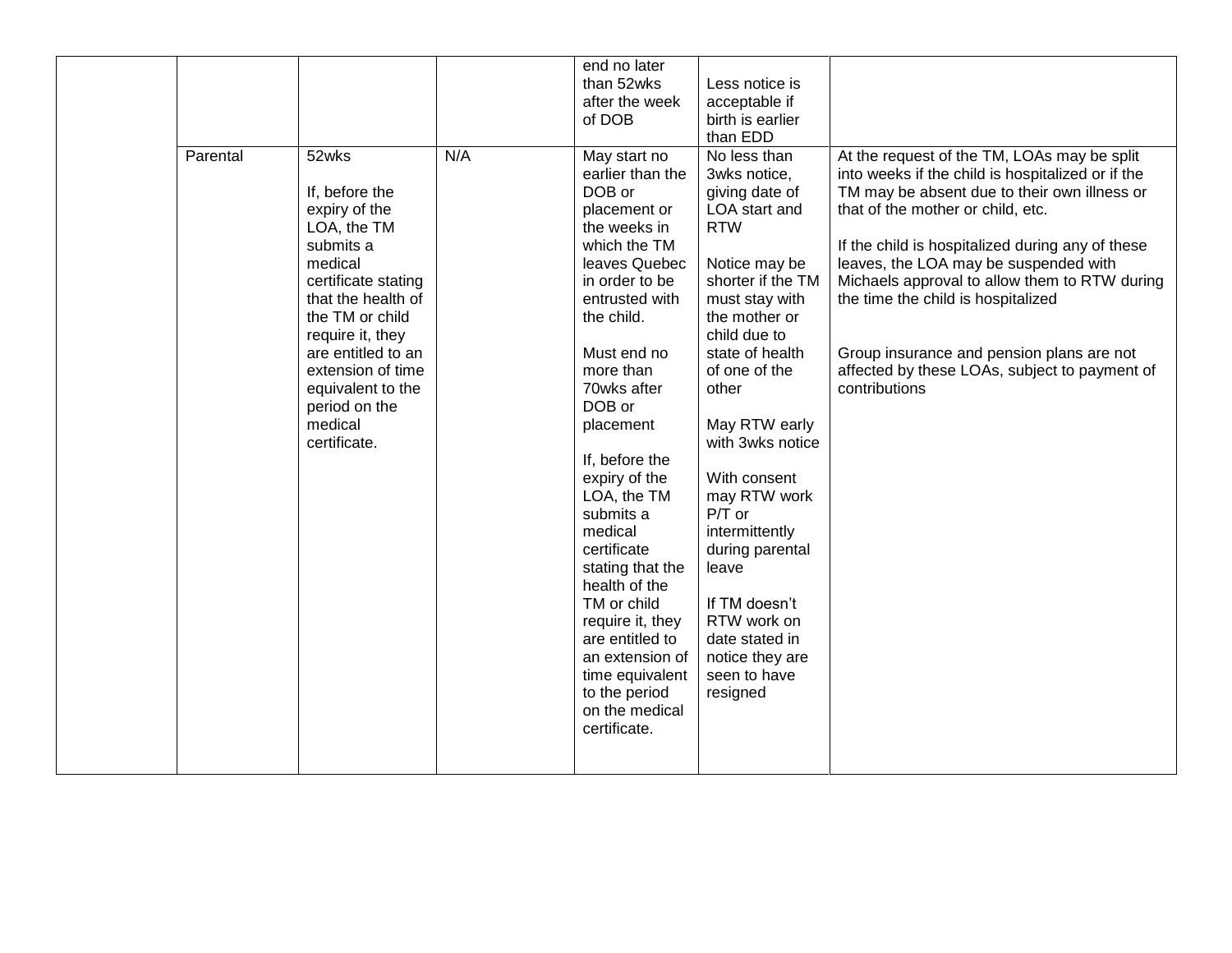#### **Saskatchewan**

| LOA Type               | <b>LOA Name</b>                | Maximum<br>Duration                                                                                                                                                                                  | Service<br>Requirement | Timing                                                                                                                                    | Notice/Evidence<br>Requirements                                                                                                                              | Misc.                                                                                                                          |
|------------------------|--------------------------------|------------------------------------------------------------------------------------------------------------------------------------------------------------------------------------------------------|------------------------|-------------------------------------------------------------------------------------------------------------------------------------------|--------------------------------------------------------------------------------------------------------------------------------------------------------------|--------------------------------------------------------------------------------------------------------------------------------|
| Family                 | Compassionate<br>Care          | 28wks                                                                                                                                                                                                | N/A                    | $\overline{\ast}$                                                                                                                         |                                                                                                                                                              | $\star$                                                                                                                        |
|                        | <b>Critically III</b><br>Child | 37wks                                                                                                                                                                                                | N/A                    | $\star$                                                                                                                                   | $\star$                                                                                                                                                      |                                                                                                                                |
|                        | Interpersonal<br>Violence      | 10days                                                                                                                                                                                               | 13weeks                | Needn't be<br>taken all at<br>once                                                                                                        | TM may be<br>asked to provide<br>evidence, such<br>as an<br>emergency<br>intervention<br>order,<br>restraining<br>order, peace<br>bond, etc.                 | Leave is to be used for a prescribed purpose,<br>including seeking medical attention, obtaining<br>services, and/or relocation |
| Personal<br>Health     | General                        | $\overline{12}$<br>days/calendar<br>year for non-<br>serious<br>illness/injury<br>12wks/52wks for<br>serious<br>illnesses/injuries<br>26wks/52 if the<br>TM is receiving<br>Worker's<br>Compensation | 13wks                  | Medical<br>certificate from<br>qualified<br>medical<br>practitioner                                                                       |                                                                                                                                                              | Seniority continues to accrue<br>Benefit plans continues<br>And the TM must continue to pay their<br>contributions             |
|                        | Organ<br>Donation              | 26wks                                                                                                                                                                                                | N/A                    | $\star$                                                                                                                                   | $\star$                                                                                                                                                      | $\star$                                                                                                                        |
| Pregnancy/<br>Parental | Pregnancy                      | 18wks<br>May extend for<br>6wks due to<br>medical<br>necessity<br>In TM whose<br>pregnancy<br>terminate not<br>more than                                                                             | N/A                    | Starting w/in<br>12wks pre-<br>EDD and no<br>later than<br>actual DOB<br>If DOB is late,<br>the TM is<br>entitled to min<br>6wks post DOB | 4wks written<br>notice with<br>certificate from<br>medical<br>practitioner<br>Failure to<br>comply results<br>in a Pregnancy<br>LOA that's no<br>longer than |                                                                                                                                |